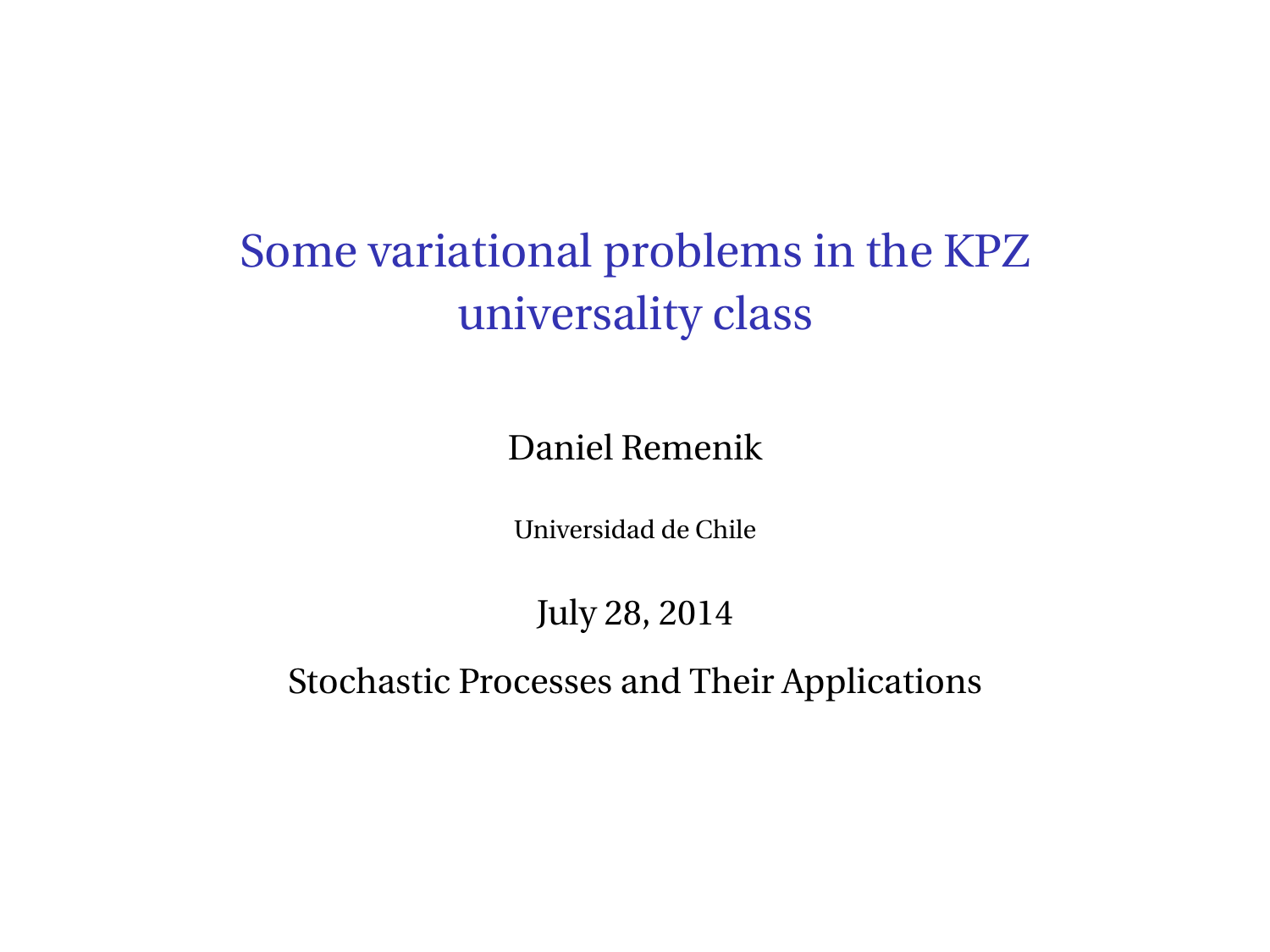# Last passage percolation and Airy<sub>2</sub>



i.i.d. geometric weights  $\omega_{i,j}$ ,  $i, j \in \mathbb{Z}^+$ .

$$
G^{\rm pt}(m,n)=\max_{\pi:(0,0)\to(m,n)}\sum_{i=0}^{m+n}w_{\pi_i}.
$$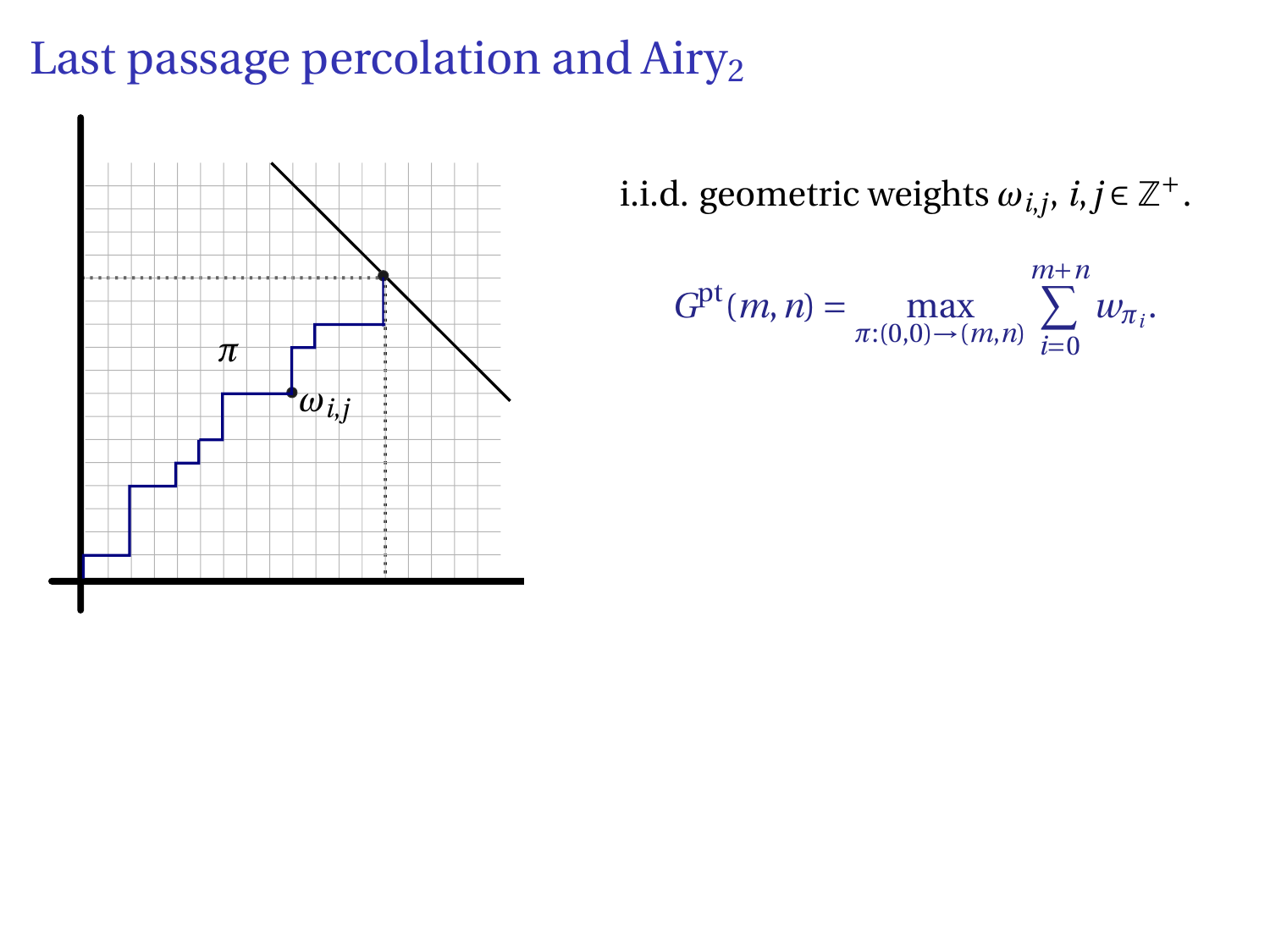# Last passage percolation and  $Airy<sub>2</sub>$



i.i.d. geometric weights  $\omega_{i,j}$ ,  $i, j \in \mathbb{Z}^+$ .

$$
G^{\rm pt}(m,n) = \max_{\pi:(0,0) \to (m,n)} \sum_{i=0}^{m+n} w_{\pi_i}.
$$

Last passage time fluctuations:  $G<sup>pt</sup>(N, N) \approx c_1 N + c_2 N^{\frac{1}{3}} \zeta_{GUE}$ [Johansson '00]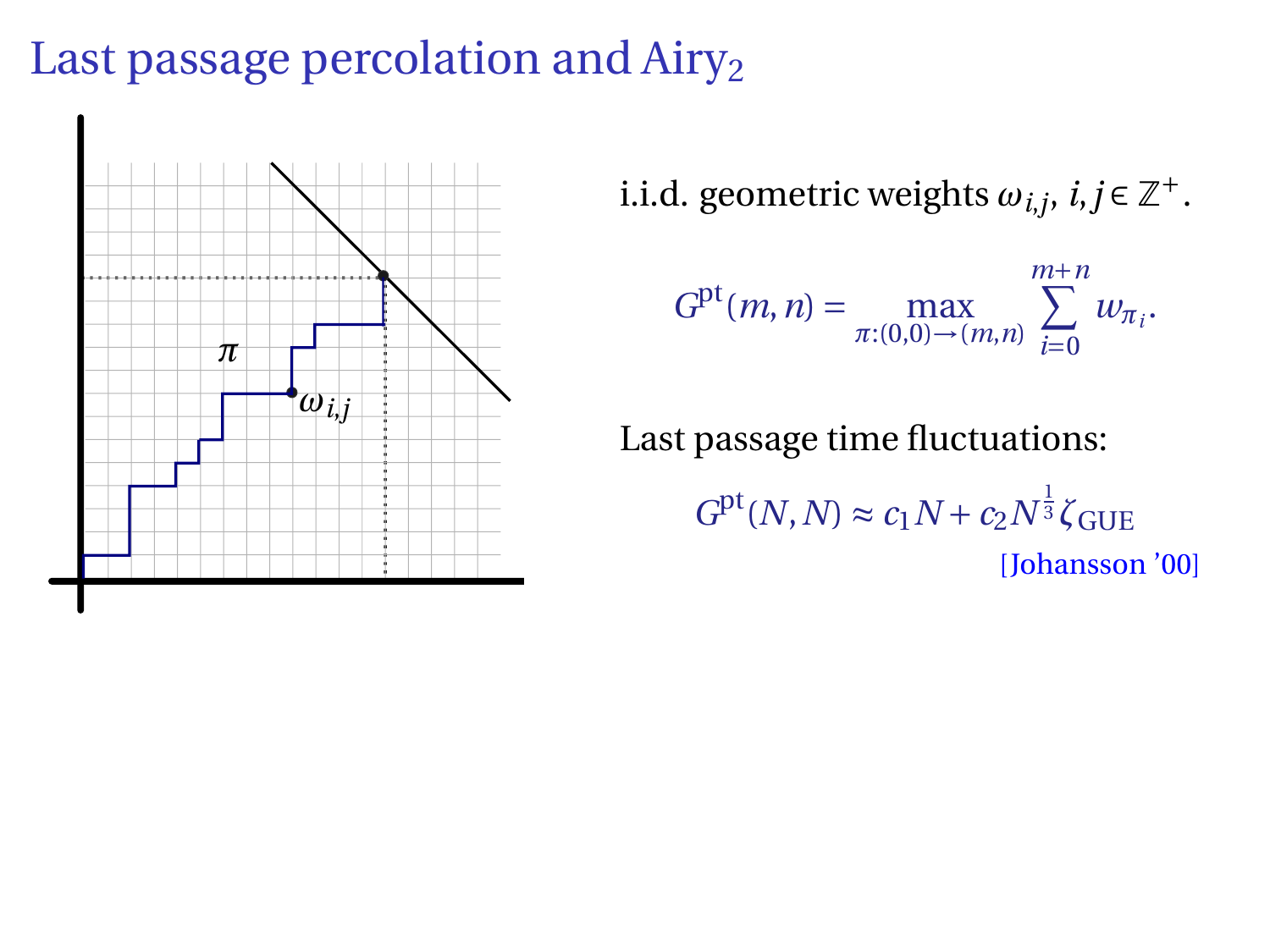# Last passage percolation and  $Airy<sub>2</sub>$



Spatial fluctuations: Let  $H_N(u) = \frac{G(N + c_3 N^{2/3} u, N - c_3 N^{2/3} u) - c_1 N}{\frac{1}{2}}$  $\frac{c_2 N^{\frac{1}{3}}}{c_2 N^{\frac{1}{3}}}$ . 3 Then  $H_N(u) \xrightarrow[N \to \infty]{} \mathscr{A}_2(u) - u^2$  with  $\mathscr{A}_2$  the *Airy<sub>2</sub> process*.

[Prähofer-Spohn '01, Johansson '03]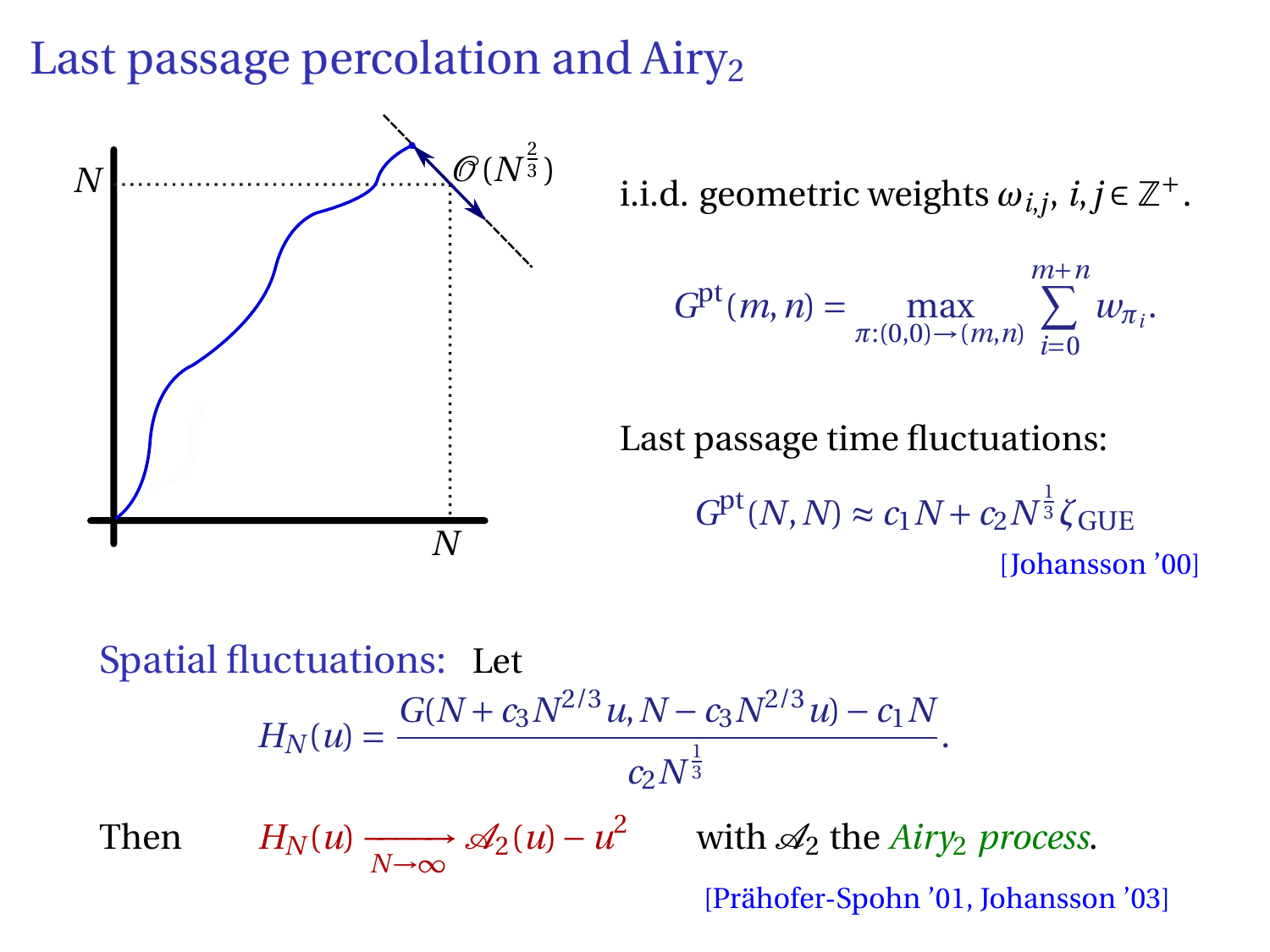# Point-to-line last passage percolation



Now choose among all paths *π* of length 2*N*

*χ*(*N*): endpoint of the maximizing path

$$
G^{\text{line}}(N) = \max_{|u| \le N} G^{\text{pt}}(N - u, N + u).
$$

In particular

$$
\frac{G^{\text{line}}(N) - c_1 N}{c_2 N^{1/3}} = \max_{u \in c_3^{-1} N^{-2/3} \mathbb{Z}, |u| \le c_3^{-1} N^{1/3}} H_N(u)
$$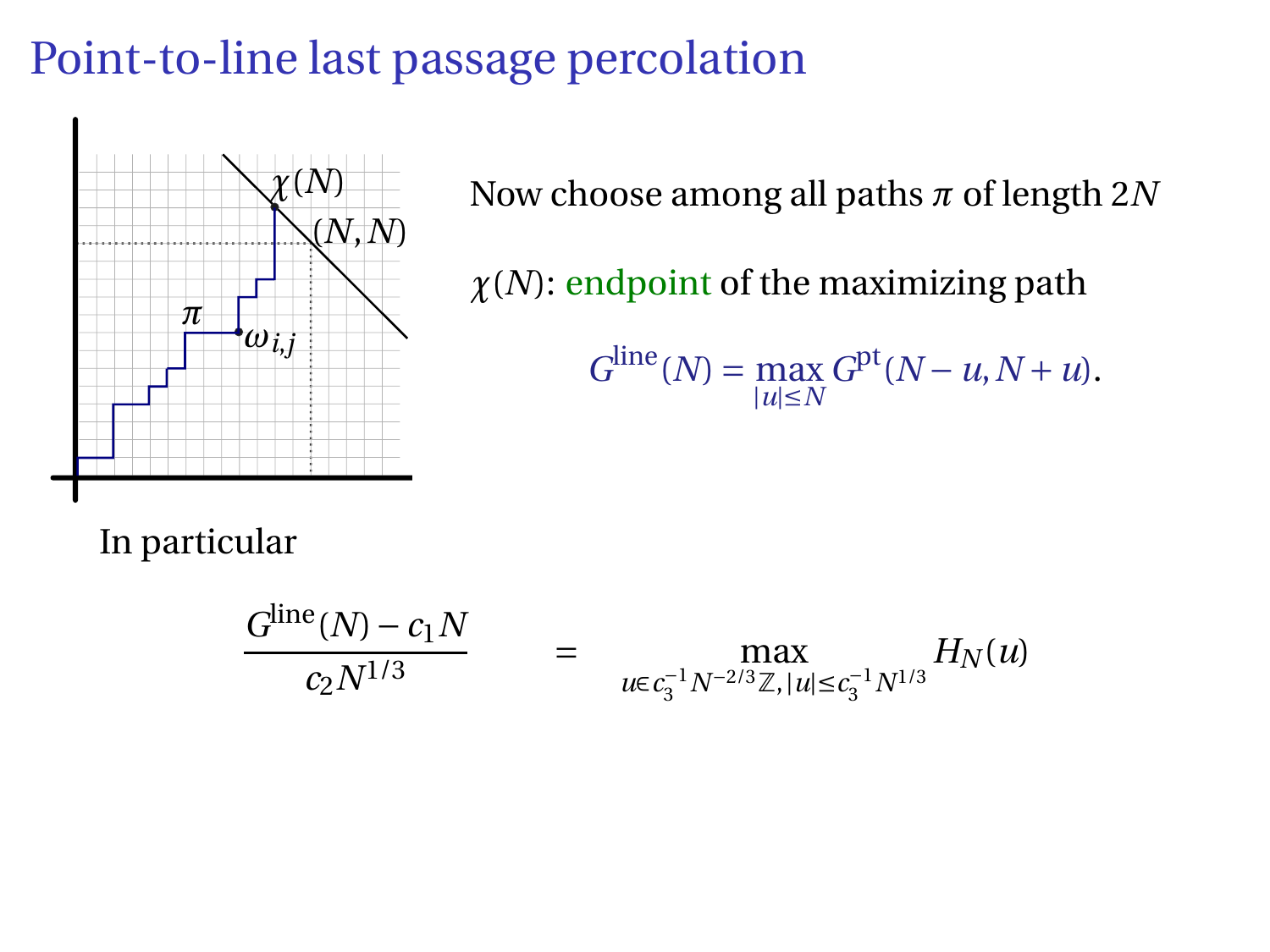# Point-to-line last passage percolation



Now choose among all paths *π* of length 2*N*

*χ*(*N*): endpoint of the maximizing path

$$
G^{\text{line}}(N) = \max_{|u| \le N} G^{\text{pt}}(N - u, N + u).
$$

In particular

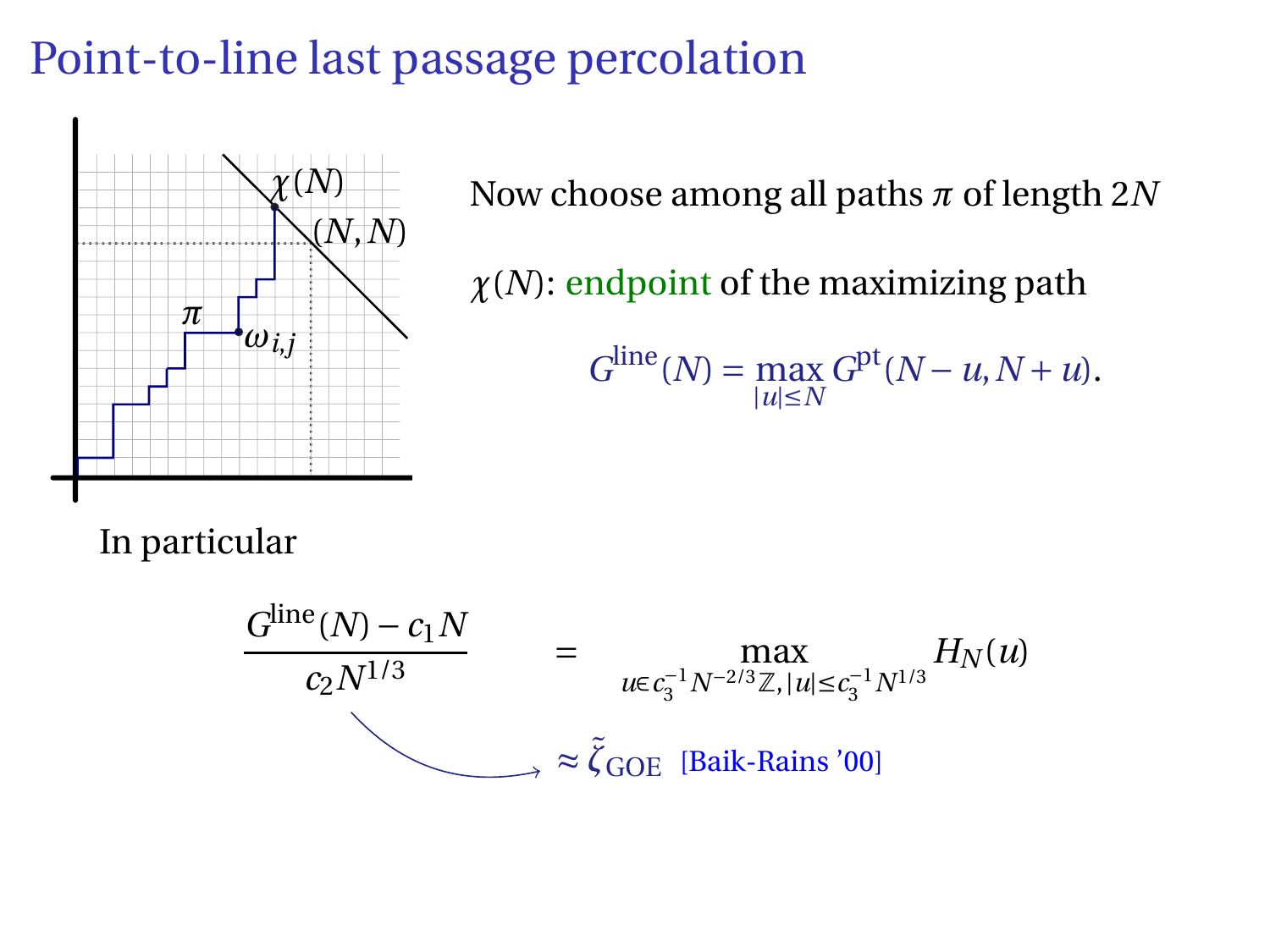# Point-to-line last passage percolation



Now choose among all paths *π* of length 2*N*

*χ*(*N*): endpoint of the maximizing path

$$
G^{\text{line}}(N) = \max_{|u| \le N} G^{\text{pt}}(N - u, N + u).
$$

In particular

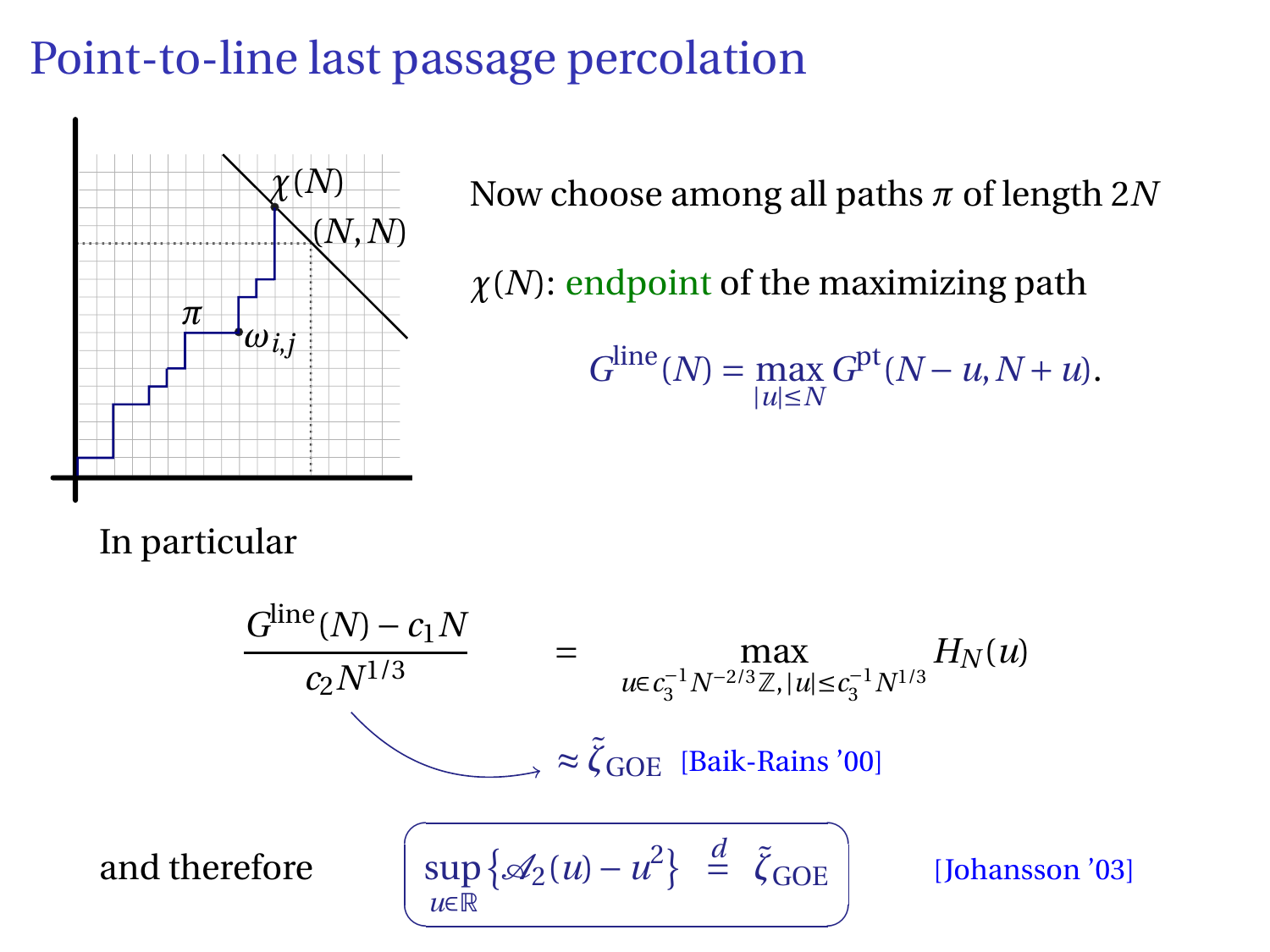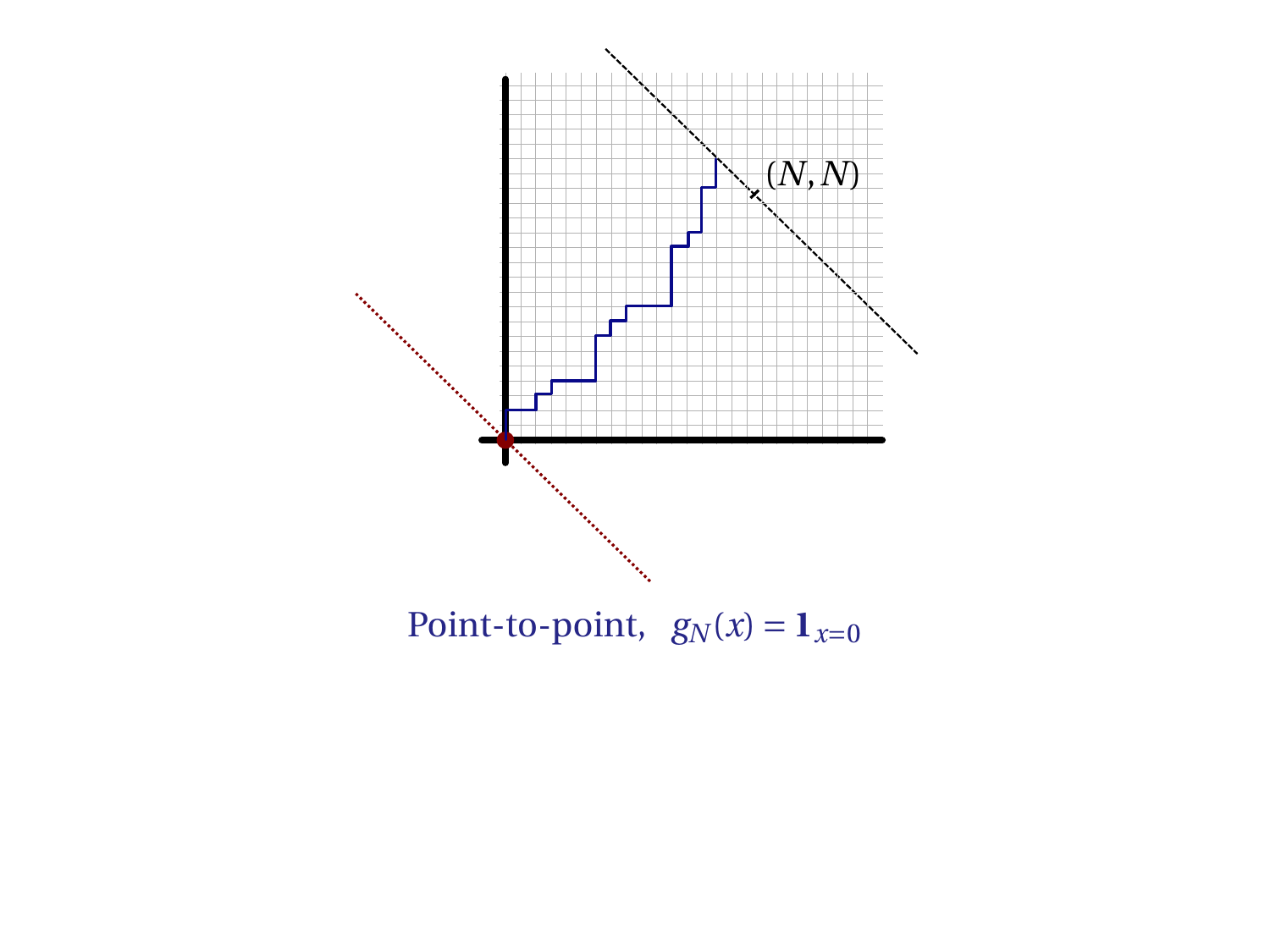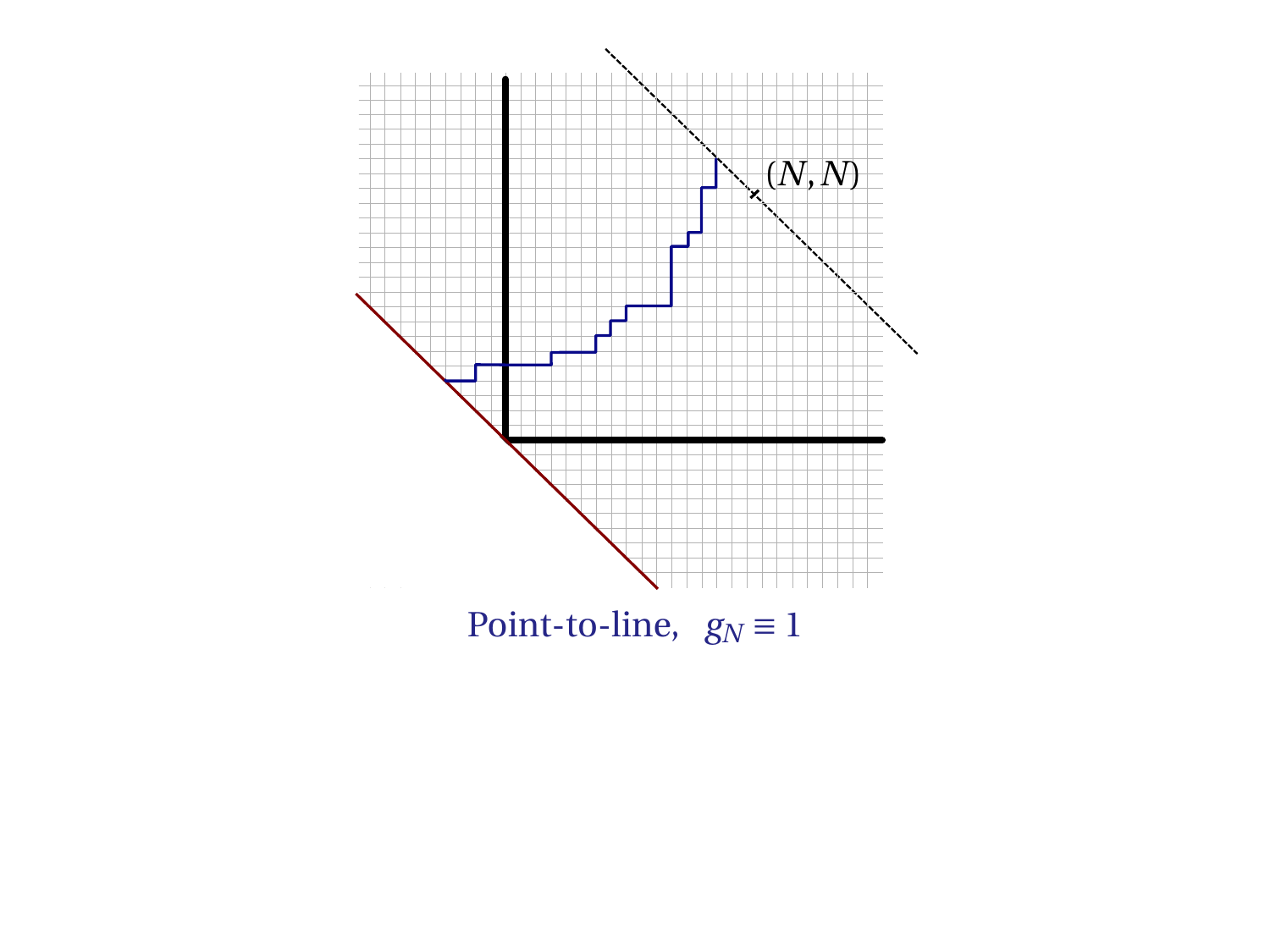

One expects that the limiting fluctuations of the last passage time are distributed in this case as

$$
\sup_{u\in\mathbb{R}}\left\{\mathscr{A}_2(u)-u^2+g(u)\right\}
$$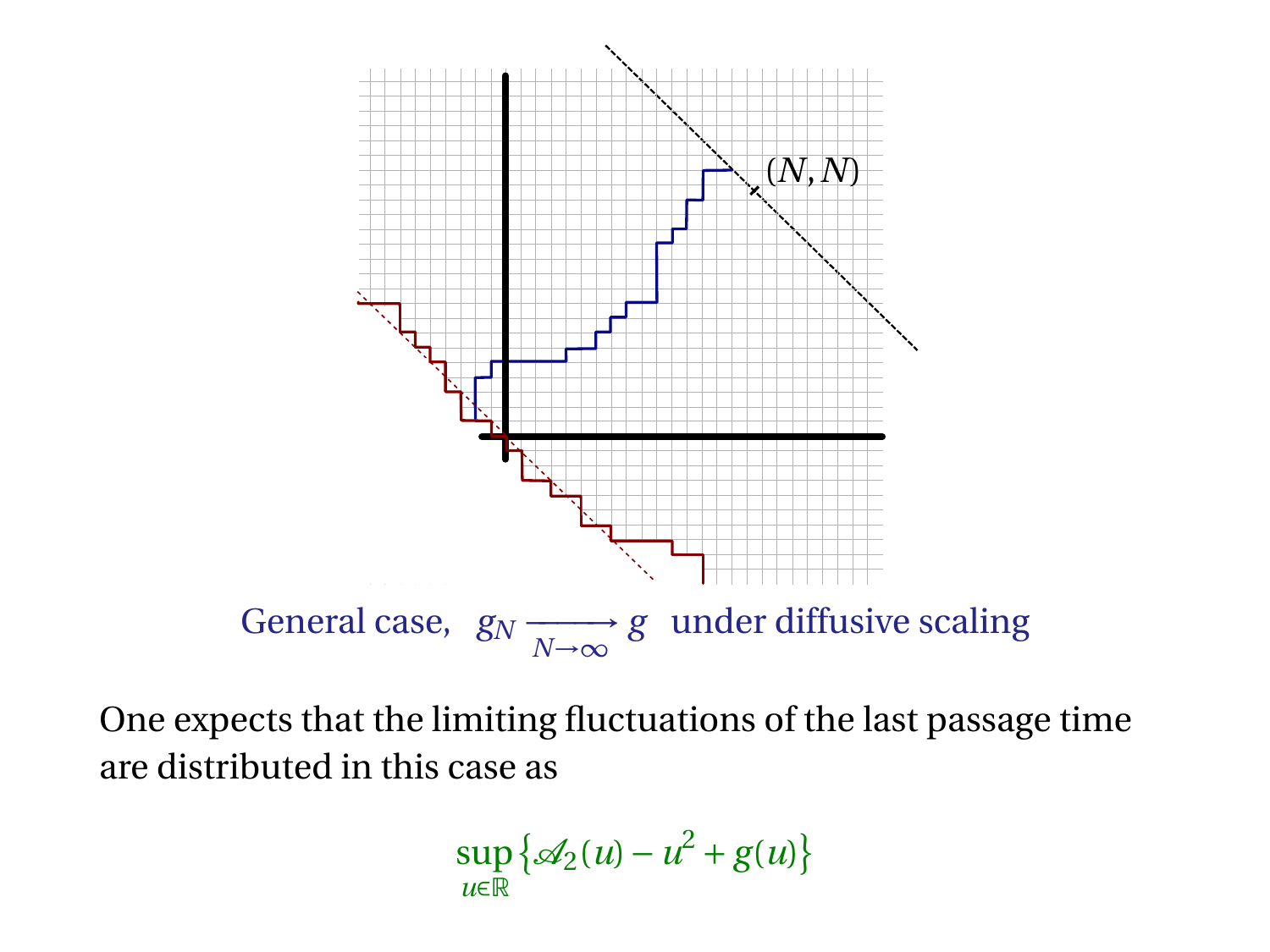$$
\mathbb{P}\Big(\mathscr{A}_2(t_0)\leq x_0,\ldots,\mathscr{A}_2(t_n)\leq x_n\Big)=\det\Big(I-P_{\mathbf{x}}K_{\mathrm{Ai}}^{\mathrm{ext}}P_{\mathbf{x}}\Big)_{L^2(\{t_0,\ldots,t_n\}\times\mathbb{R})}
$$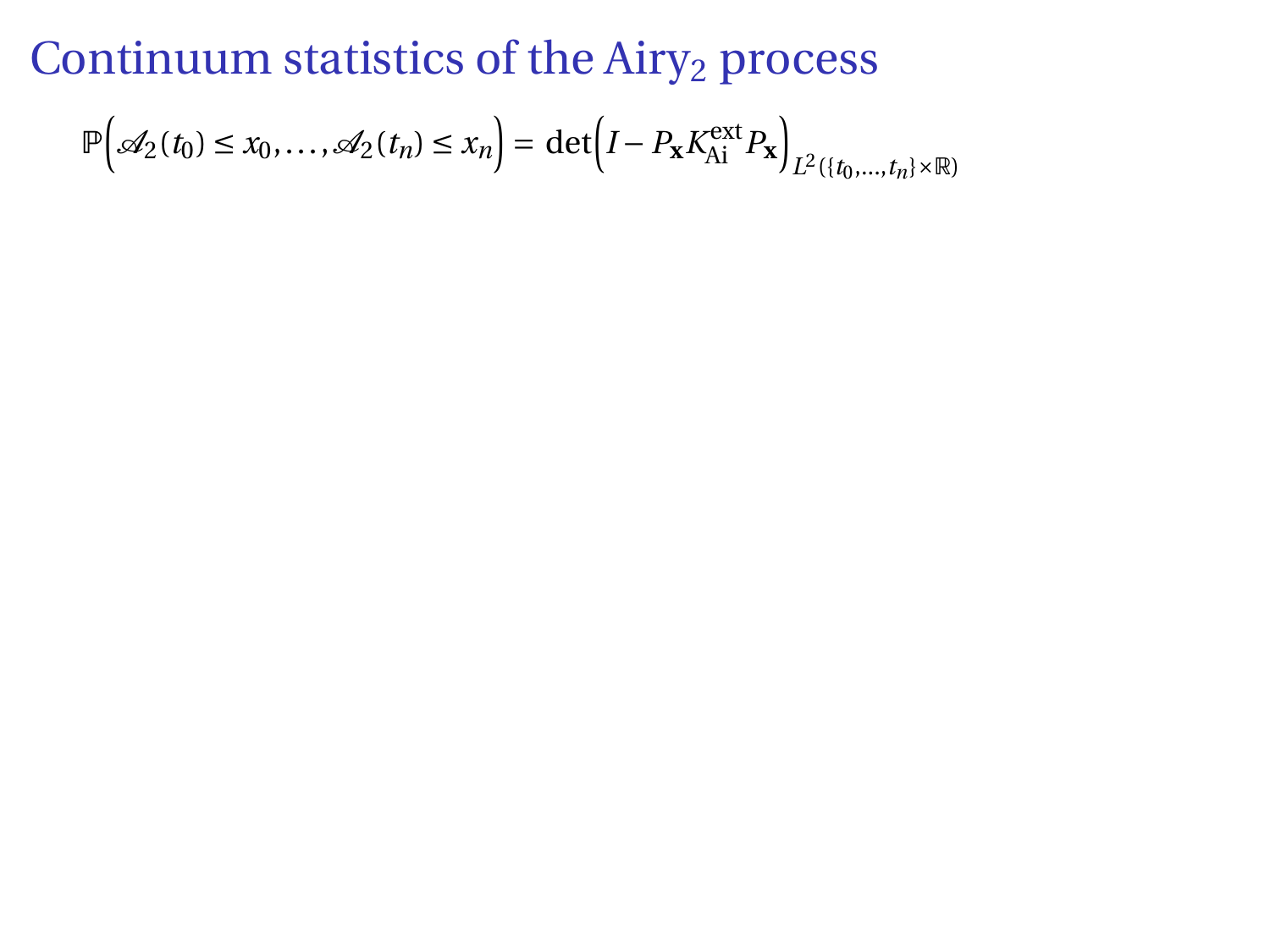$$
\mathbb{P}\Big(\mathcal{A}_2(t_0) \le x_0, \dots, \mathcal{A}_2(t_n) \le x_n\Big) = \det \Big(I - P_{\mathbf{x}} K_{\mathrm{Ai}}^{\mathrm{ext}} P_{\mathbf{x}}\Big)_{L^2(\{t_0, \dots, t_n\} \times \mathbb{R})} \n= \det(I - K_{\mathrm{Ai}} + \bar{P}_{x_0} e^{(t_0 - t_1)H} \bar{P}_{x_1} e^{(t_1 - t_2)H} \cdots \bar{P}_{x_n} e^{(t_n - t_0)H} K_{\mathrm{Ai}})_{L^2(\mathbb{R})} \n\text{[Pr\"ahofer and Spohn '02]}.
$$

 $H = -\partial_x^2 + x$  Airy Hamiltonian,  $K_{Ai}$  Airy kernel,  $\bar{P}_a f(x) = \mathbf{1}_{x \le a} f(x)$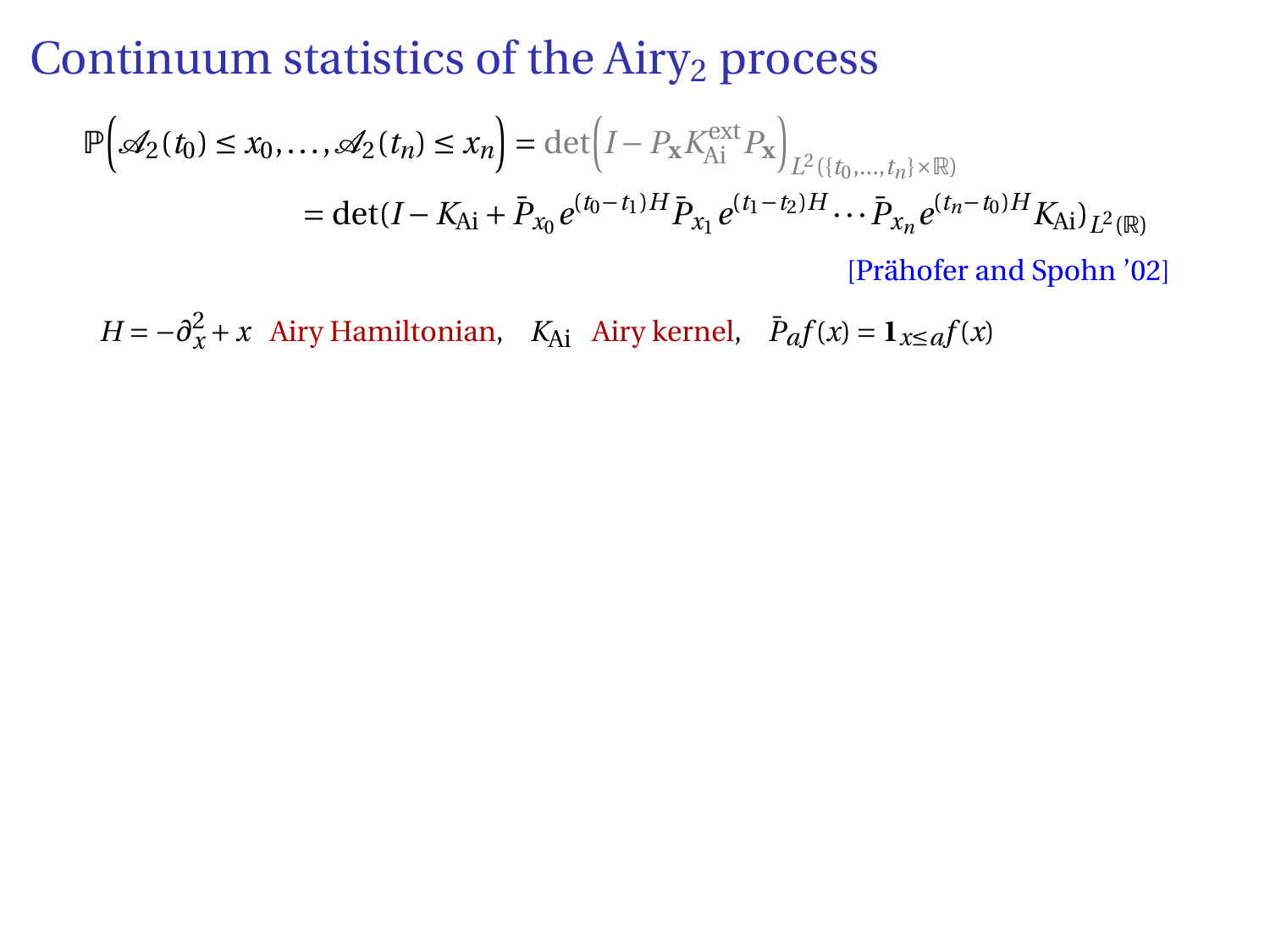$$
\mathbb{P}\Big(\mathcal{A}_2(t_0) \le x_0, ..., \mathcal{A}_2(t_n) \le x_n\Big) = \det \Big(I - P_{\mathbf{x}} K_{\mathrm{Ai}}^{\mathrm{ext}} P_{\mathbf{x}}\Big)_{L^2(\{t_0, ..., t_n\} \times \mathbb{R})}
$$
\n
$$
= \det(I - K_{\mathrm{Ai}} + \bar{P}_{x_0} e^{(t_0 - t_1)H} \bar{P}_{x_1} e^{(t_1 - t_2)H} \cdots \bar{P}_{x_n} e^{(t_n - t_0)H} K_{\mathrm{Ai}})_{L^2(\mathbb{R})}
$$
\n[Prähofer and Spohn '02]

 $H = -\partial_x^2 + x$  Airy Hamiltonian,  $K_{Ai}$  Airy kernel,  $\bar{P}_a f(x) = \mathbf{1}_{x \le a} f(x)$ 

#### Theorem (Corwin-Quastel-R '11)

*For*  $g \in H^1([\ell, r]),$ 

$$
\mathbb{P}\big(\mathscr{A}_2(t)\leq g(t)+t^2\text{ for }t\in[\ell,r]\big)=\det\big(I-K_{\mathrm{Ai}}+\Theta^g_{[\ell,r]}\,e^{(r-\ell)H}K_{\mathrm{Ai}}\big),
$$

 $where \Theta_{\text{L}}^{\text{g}}$  $\int_{[\ell,r]}^g f(x) = u(r,x)$  *is the solution operator at time r of the b.v.p.* 

$$
\begin{cases} \partial_t u + Hu = 0 & x < g(t) + t^2 \\ u(t, x) = 0 & x \ge g(t) + t^2 \end{cases}
$$
 with  $u(\ell, x) = f(x)$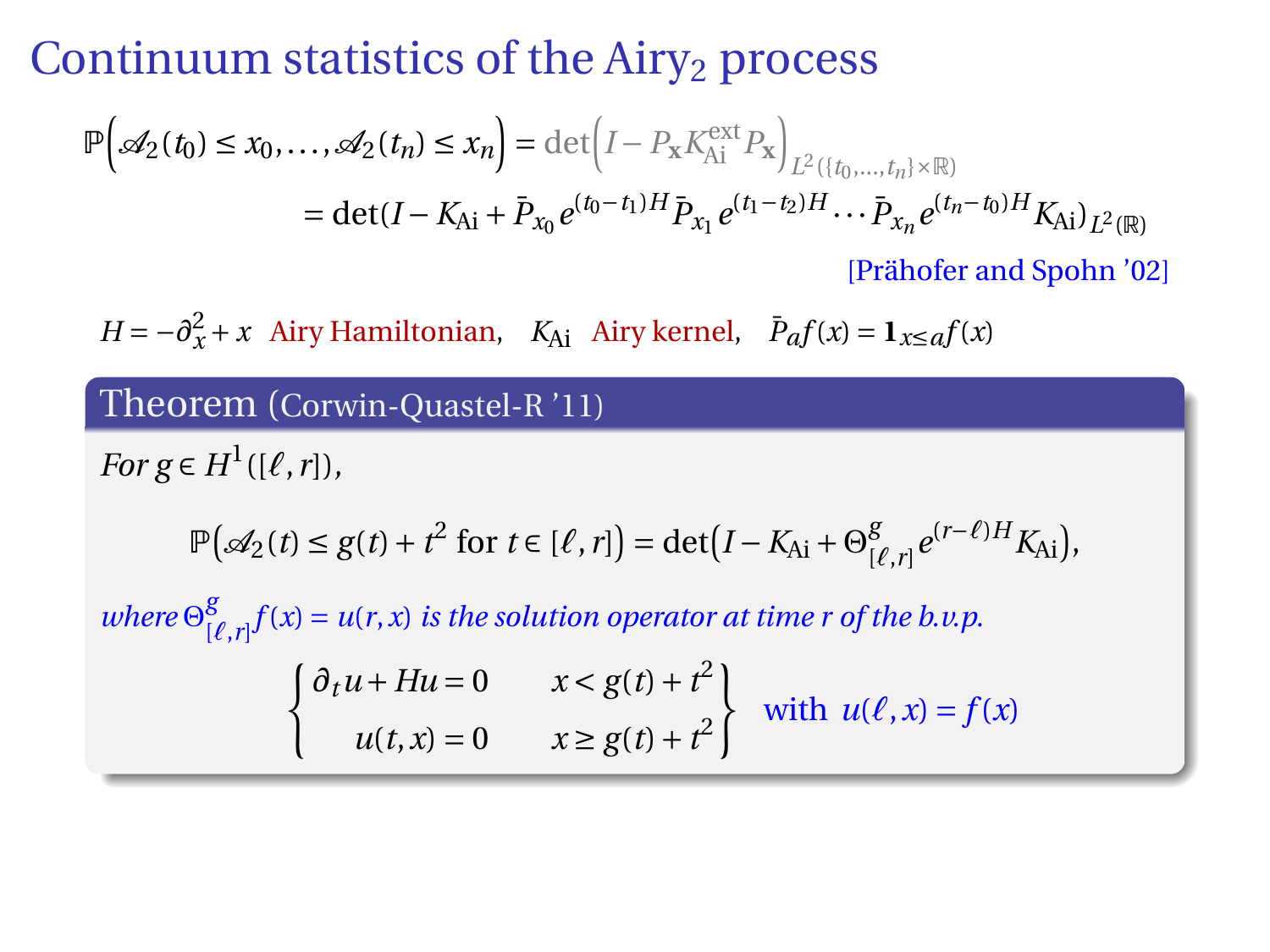$$
\mathbb{P}\Big(\mathcal{A}_2(t_0) \le x_0, ..., \mathcal{A}_2(t_n) \le x_n\Big) = \det \Big(I - P_{\mathbf{x}} K_{\mathrm{Ai}}^{\mathrm{ext}} P_{\mathbf{x}}\Big)_{L^2(\{t_0, ..., t_n\} \times \mathbb{R})}
$$
\n
$$
= \det(I - K_{\mathrm{Ai}} + \bar{P}_{x_0} e^{(t_0 - t_1)H} \bar{P}_{x_1} e^{(t_1 - t_2)H} \cdots \bar{P}_{x_n} e^{(t_n - t_0)H} K_{\mathrm{Ai}})_{L^2(\mathbb{R})}
$$
\n[Prähofer and Spohn '02]

 $H = -\partial_x^2 + x$  Airy Hamiltonian,  $K_{Ai}$  Airy kernel,  $\bar{P}_a f(x) = \mathbf{1}_{x \le a} f(x)$ 

#### Theorem (Corwin-Quastel-R '11)

*For*  $g \in H^1([\ell, r]),$ 

$$
\mathbb{P}\big(\mathscr{A}_2(t)\leq g(t)+t^2\text{ for }t\in[\ell,r]\big)=\det\big(I-K_{\mathrm{Ai}}+\Theta^g_{[\ell,r]}\,e^{(r-\ell)H}K_{\mathrm{Ai}}\big),
$$

 $where \Theta_{\text{L}}^{\text{g}}$  $\int_{[\ell,r]}^g f(x) = u(r,x)$  *is the solution operator at time r of the b.v.p.* 

$$
\begin{cases} \partial_t u + Hu = 0 & x < g(t) + t^2 \\ u(t, x) = 0 & x \ge g(t) + t^2 \end{cases}
$$
 with  $u(\ell, x) = f(x)$ 

 $\text{Application 1: direct proof of } \sup \{ \mathcal{A}_2(u) - u^2 \} \stackrel{d}{=} \tilde{\zeta}_{\text{GOE}}.$ *u*∈R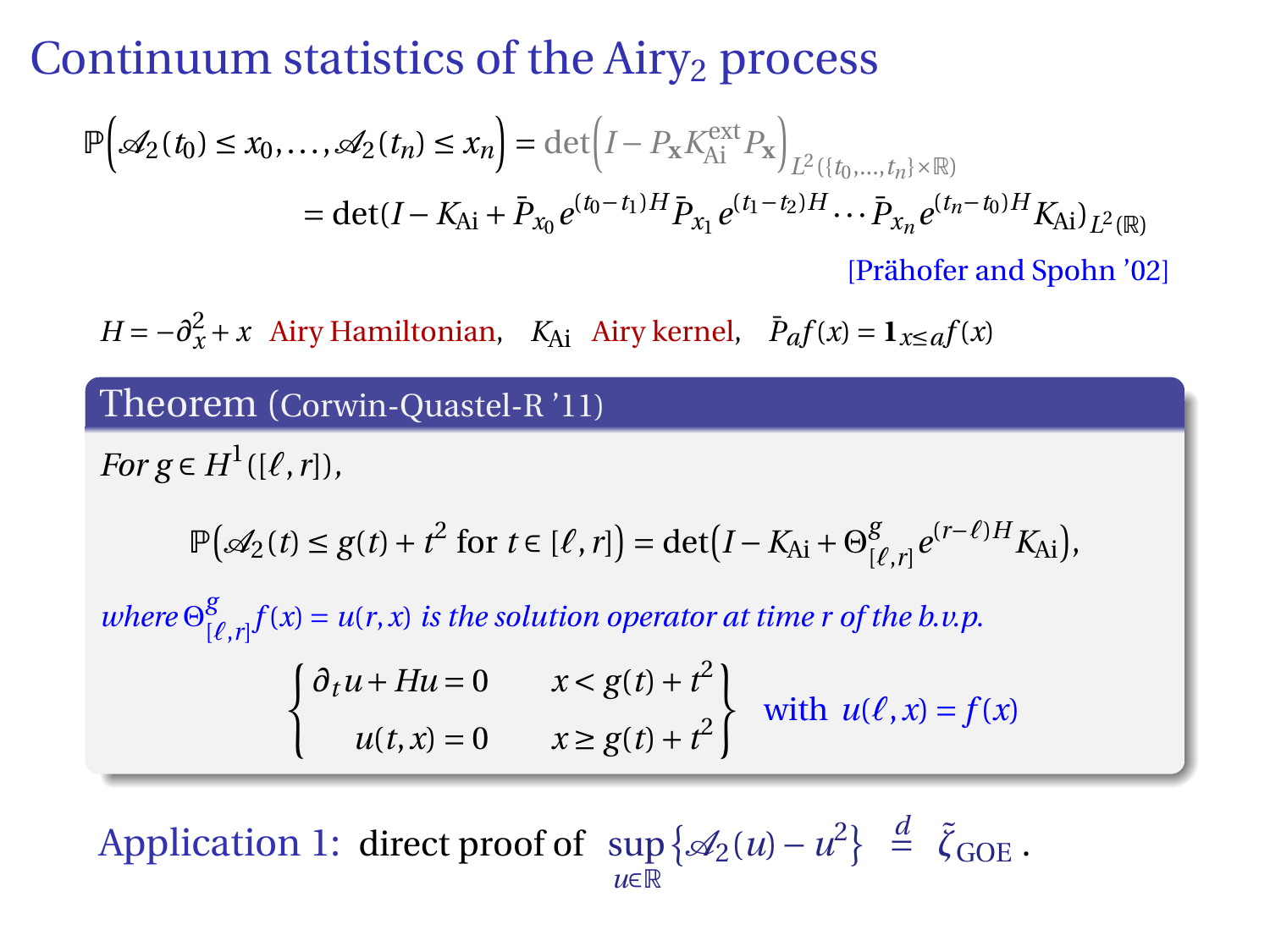$$
\mathbb{P}\Big(\mathcal{A}_2(t_0) \le x_0, ..., \mathcal{A}_2(t_n) \le x_n\Big) = \det \Big(I - P_{\mathbf{x}} K_{\mathrm{Ai}}^{\mathrm{ext}} P_{\mathbf{x}}\Big)_{L^2(\{t_0, ..., t_n\} \times \mathbb{R})}
$$
\n
$$
= \det(I - K_{\mathrm{Ai}} + \bar{P}_{x_0} e^{(t_0 - t_1)H} \bar{P}_{x_1} e^{(t_1 - t_2)H} \cdots \bar{P}_{x_n} e^{(t_n - t_0)H} K_{\mathrm{Ai}})_{L^2(\mathbb{R})}
$$
\n[Prähofer and Spohn '02]

 $H = -\partial_x^2 + x$  Airy Hamiltonian,  $K_{Ai}$  Airy kernel,  $\bar{P}_a f(x) = \mathbf{1}_{x \le a} f(x)$ 

#### Theorem (Corwin-Quastel-R '11)

*For*  $g \in H^1([\ell, r]),$ 

$$
\mathbb{P}\big(\mathscr{A}_2(t)\leq g(t)+t^2\text{ for }t\in[\ell,r]\big)=\det\big(I-K_{\mathrm{Ai}}+\Theta^g_{[\ell,r]}\,e^{(r-\ell)H}K_{\mathrm{Ai}}\big),
$$

 $where \Theta_{\text{L}}^{\text{g}}$  $\int_{[\ell,r]}^g f(x) = u(r,x)$  *is the solution operator at time r of the b.v.p.* 

$$
\begin{cases} \partial_t u + Hu = 0 & x < g(t) + t^2 \\ u(t, x) = 0 & x \ge g(t) + t^2 \end{cases}
$$
 with  $u(\ell, x) = f(x)$ 

Application 2: endpoint distribution,  $\mathcal{T} = \lim_{N \to \infty} N^{-2/3} \chi(N)$ . [Moreno-Quastel-R '11]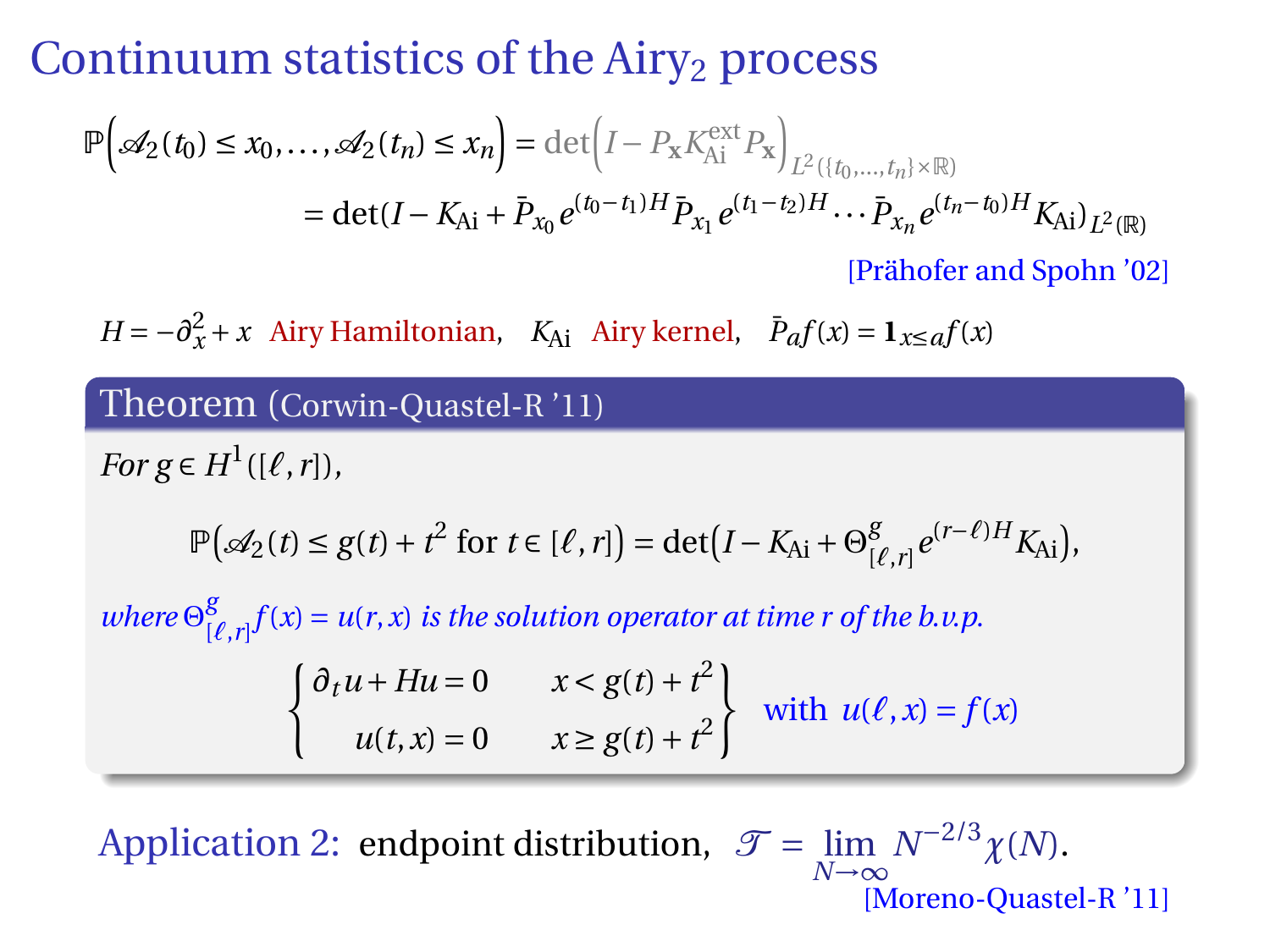$$
\mathbb{P}\Big(\mathcal{A}_2(t_0) \le x_0, ..., \mathcal{A}_2(t_n) \le x_n\Big) = \det \Big(I - P_{\mathbf{x}} K_{\mathrm{Ai}}^{\mathrm{ext}} P_{\mathbf{x}}\Big)_{L^2(\{t_0, ..., t_n\} \times \mathbb{R})}
$$
\n
$$
= \det(I - K_{\mathrm{Ai}} + \bar{P}_{x_0} e^{(t_0 - t_1)H} \bar{P}_{x_1} e^{(t_1 - t_2)H} \cdots \bar{P}_{x_n} e^{(t_n - t_0)H} K_{\mathrm{Ai}})_{L^2(\mathbb{R})}
$$
\n[Prähofer and Spohn '02]

 $H = -\partial_x^2 + x$  Airy Hamiltonian,  $K_{Ai}$  Airy kernel,  $\bar{P}_a f(x) = \mathbf{1}_{x \le a} f(x)$ 

#### Theorem (Corwin-Quastel-R '11)

*For*  $g \in H^1([\ell, r]),$ 

$$
\mathbb{P}\big(\mathscr{A}_2(t)\leq g(t)+t^2\text{ for }t\in[\ell,r]\big)=\det\big(I-K_{\mathrm{Ai}}+\Theta^g_{[\ell,r]}\,e^{(r-\ell)H}K_{\mathrm{Ai}}\big),
$$

 $where \Theta_{\text{L}}^{\text{g}}$  $\int_{[\ell,r]}^g f(x) = u(r,x)$  *is the solution operator at time r of the b.v.p.* 

$$
\begin{cases} \partial_t u + Hu = 0 & x < g(t) + t^2 \\ u(t, x) = 0 & x \ge g(t) + t^2 \end{cases}
$$
 with  $u(\ell, x) = f(x)$ 

Application 3: numerical study of persistence probabilities  $\mathbb{P}(\mathcal{A}_2(t) \leq m_2, t \in [0,L])$ 

[Ferrari-Frings '13]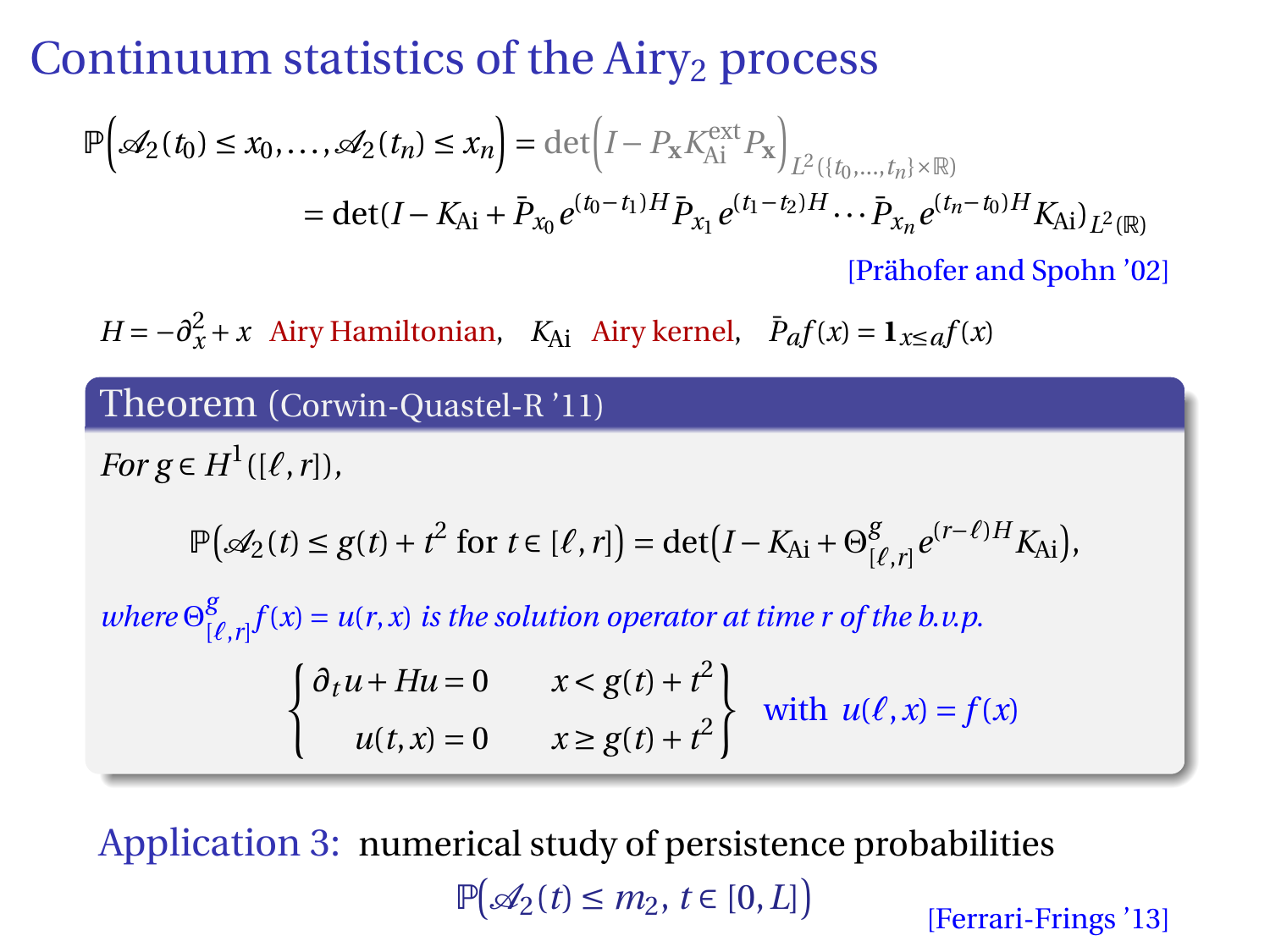

The polymer endpoint distribution compared to a Gaussian with the same variance. The tails decay like  $e^{-\tfrac{4}{3}x^3}.$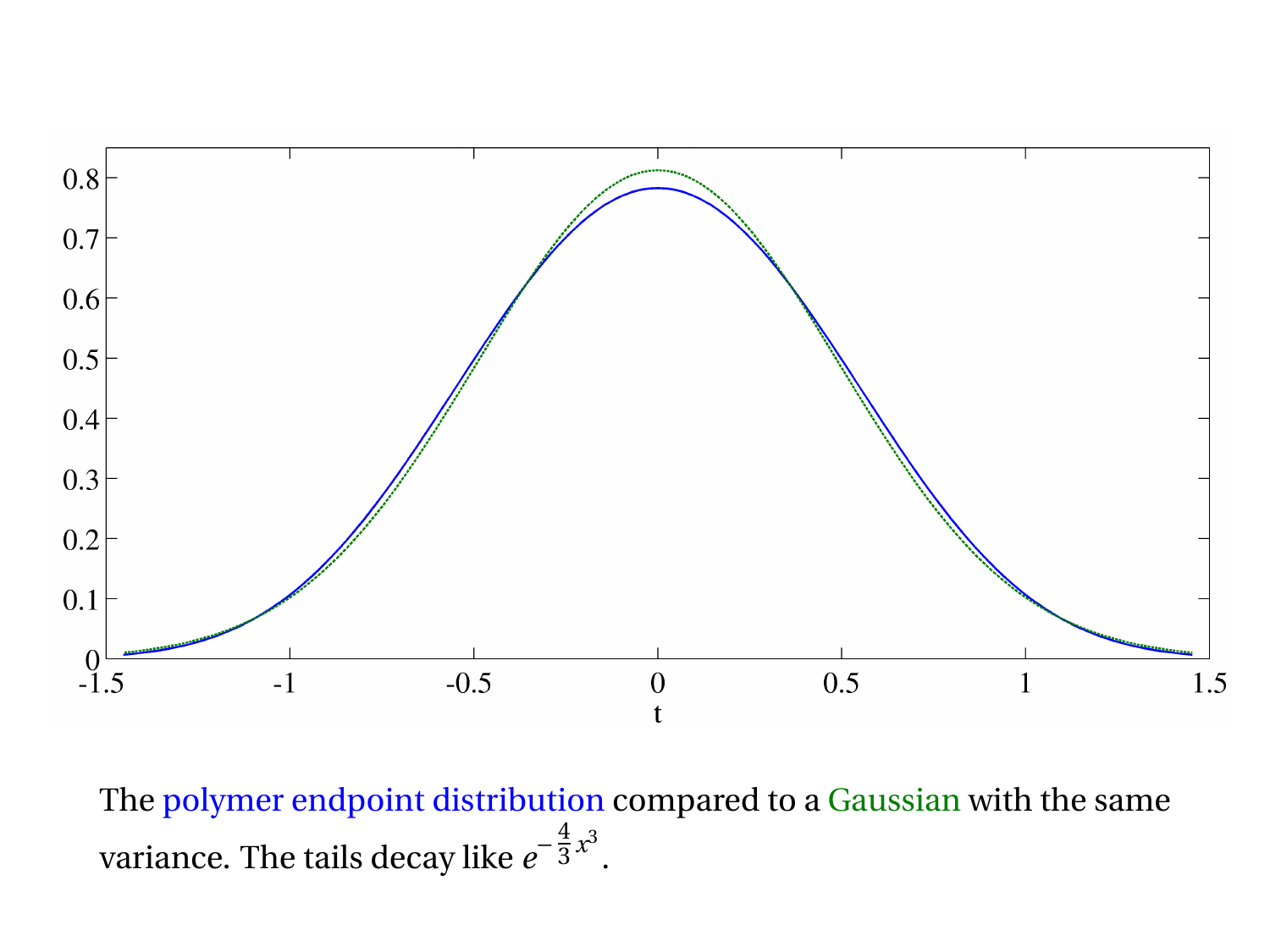

Contour plot of the joint density of  $\mathcal M$  and  $\mathcal T$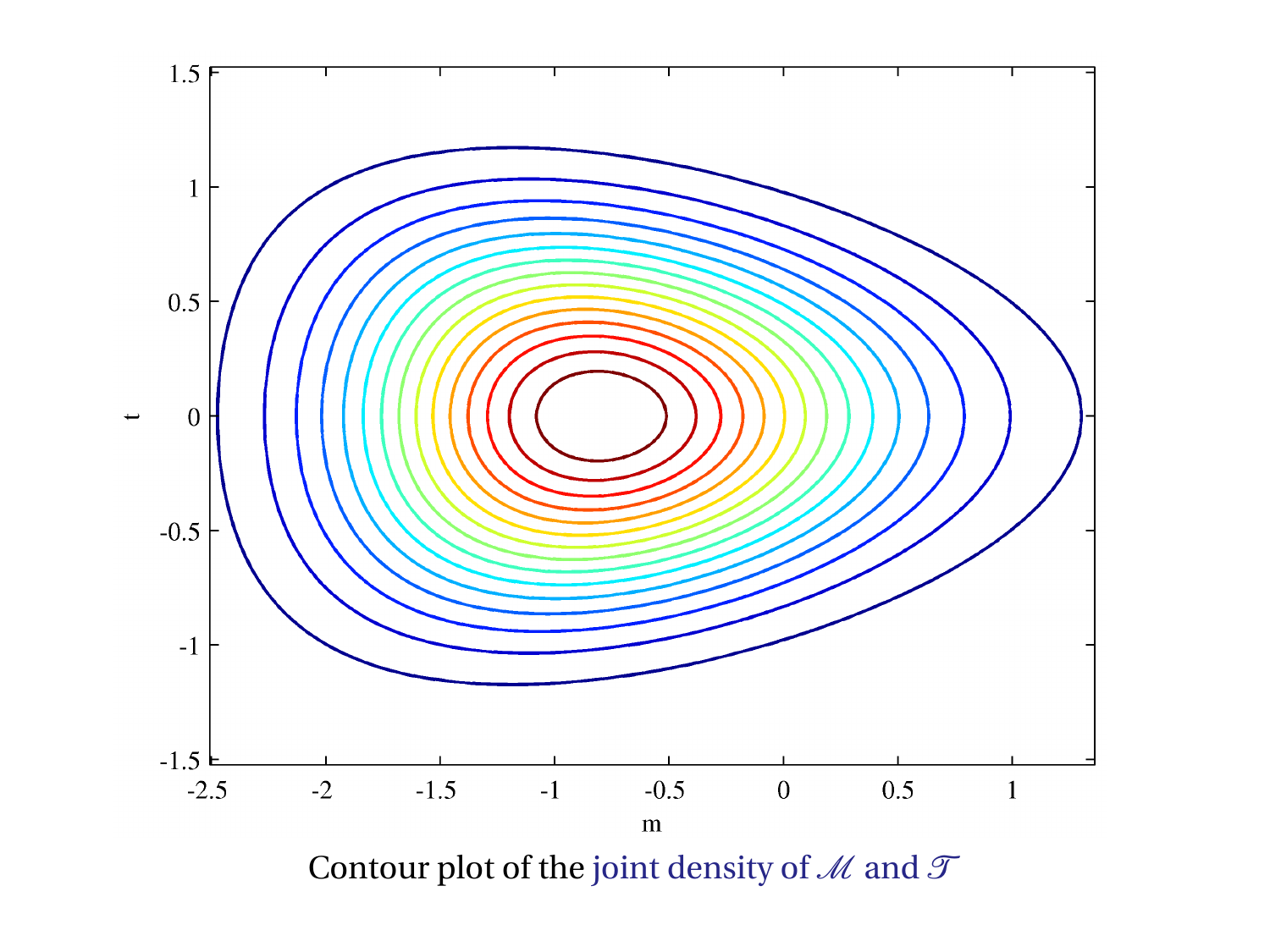General theorem proved in [Borodin-Corwin-R '13].

I will just focus on some examples.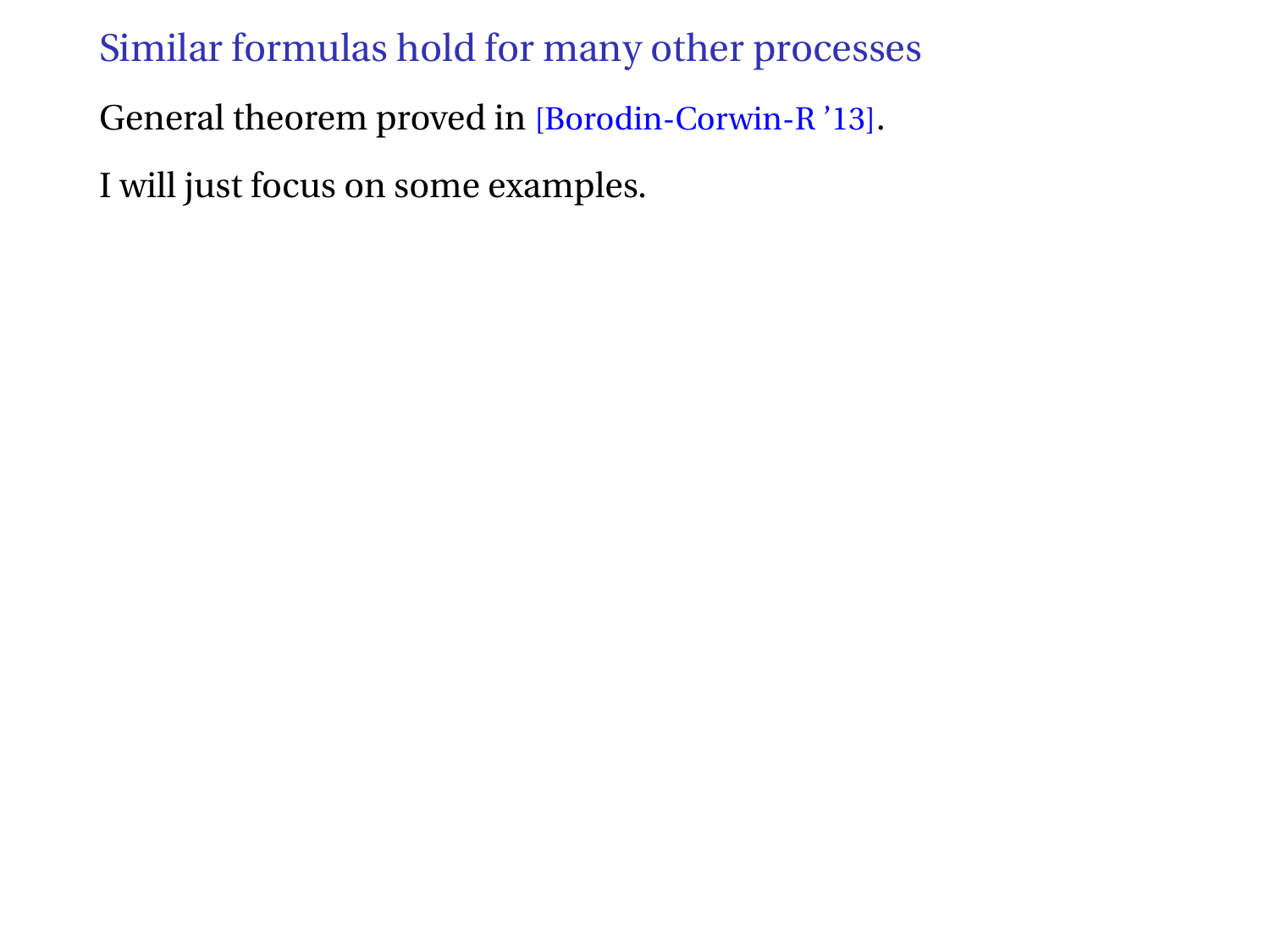General theorem proved in [Borodin-Corwin-R '13].

 $Airy_1$  process [Quastel-R' 13] governs the spatial fluctuations of last passage times with flat initial condition.



For  $g \in H^1([\ell, r]),$ 

 $\mathbb{P}(\mathcal{A}_1(t) \leq g(t) \text{ for } t \in [\ell, r]) = \det(I - B_0 + \Theta_0^g)$  $\int_{[\ell,r]}^g e^{(\ell-r)\Delta} B_0$ ,

where  $\Theta_{\text{\tiny L}}^{\text{g}}$  $\int_{[\ell,r]}^{g} f(x) = u(r,x)$  is the solution operator at time *r* of the b.v.p.

$$
\begin{cases} \partial_t u + \Delta u = 0 & x < g(t) \\ u(t, x) = 0 & x \ge g(t) \end{cases}
$$
 with  $u(\ell, x) = f(x)$ 

with  $B_0(x, y) = Ai(x + y)$ ,  $e^{a\Delta} B_0(x, y) = e^{\frac{2}{3}a^3 + (x + y)a} Ai(x + y + a^2)$   $\forall a \in \mathbb{R}$ .

Applications: • The paths of the Airy<sub>1</sub> process are Hölder  $\frac{1}{2}$ –.

- The Airy<sub>1</sub> process is "locally Brownian".
- Numerical study of  $Airy_1$  persistance probabilities.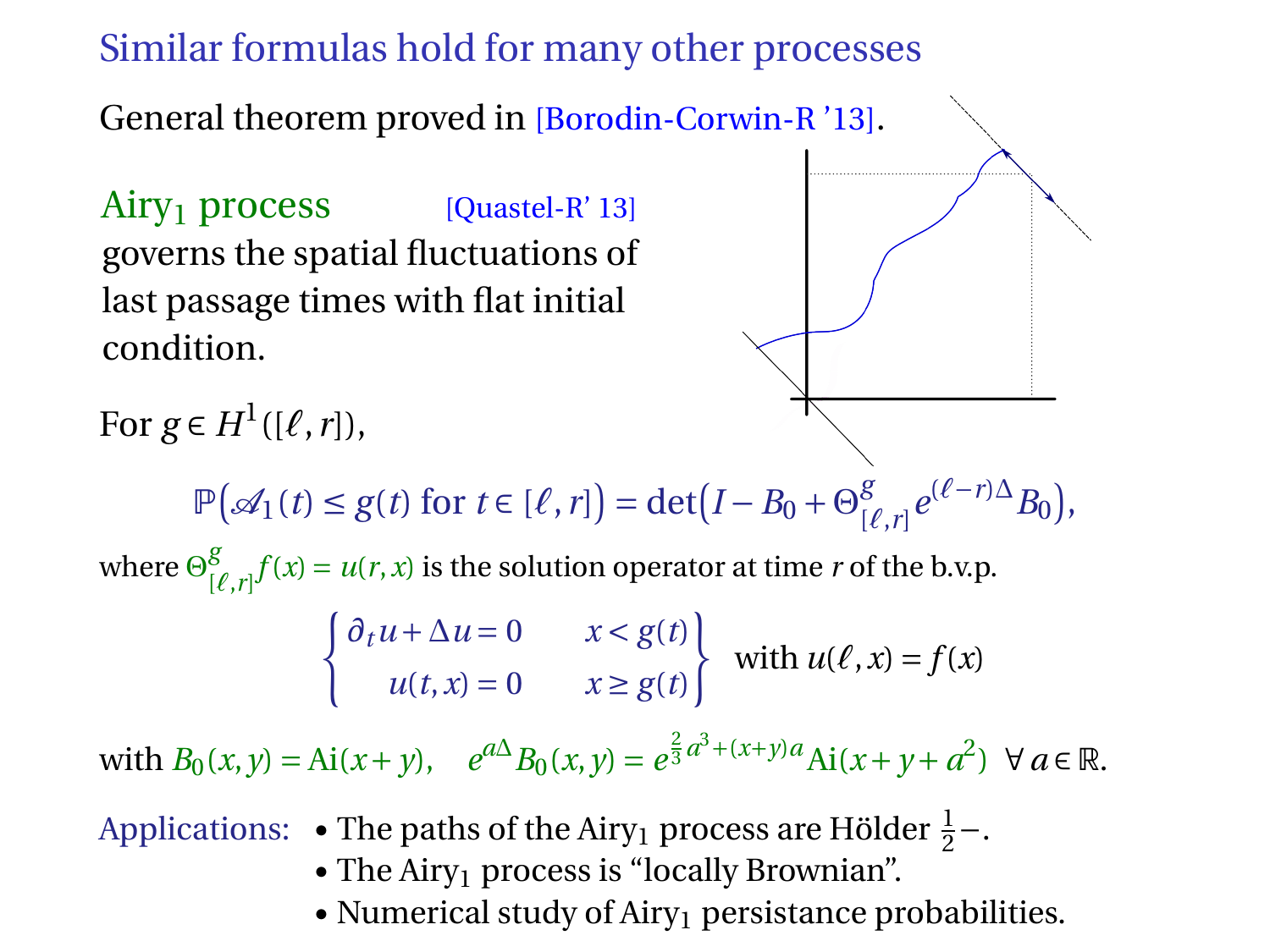General theorem proved in [Borodin-Corwin-R '13].

 $Airv_{2\rightarrow1}$  process governs the spatial fluctuations of last passage times with half-flat initial condition.



For  $g \in H^1([\ell, r])$  (and  $\alpha = 0$ ),

$$
\mathbb{P}(\mathcal{A}_{2\to 1}(t) \le g(t) + t^2 \mathbf{1}_{t \ge 0} \text{ for } t \in [\ell, r])
$$
  
= det  $(I - K_{2\to 1} + \Theta_{[\ell, r]}^g e^{(\ell - r)\Delta} K_{2\to 1}),$ 

where  $\Theta_{\text{\tiny L}}^{\text{g}}$  $\int_{[\ell,r]}^{g} f(x) = u(r,x)$  is the solution operator at time *r* of the b.v.p.  $\int \partial_t u + \Delta u = 0$   $x < g(t) + t^2 \mathbf{1}_{t \ge 0}$  $u(t, x) = 0$   $x \ge g(t) + t^2 \mathbf{1}_{t \ge 0}$ with  $u(\ell, x) = f(x)$ 

with  $K_{2\to 1}(x_1, x_2) = K_{\text{Ai}}(x_1, x_2) + \int_{-\infty}^{\infty}$  $d\lambda$  Ai( $x_1 - \lambda$ )Ai( $x_2 + \lambda$ ).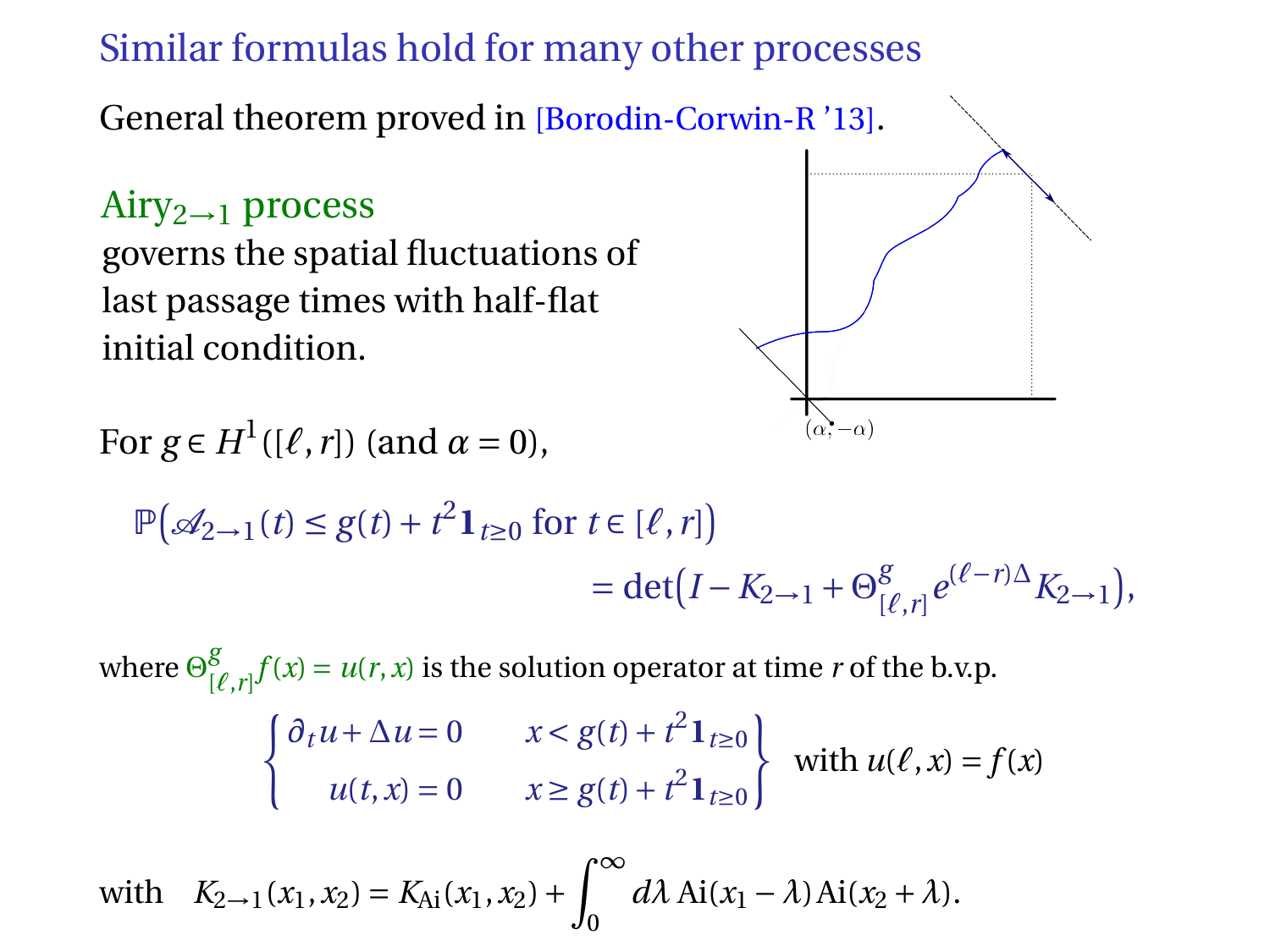General theorem proved in [Borodin-Corwin-R '13].

Stationary GUE Dyson B.M. evolution of the largest eigenvalue of a GUE random matrix with each entry undergoing independent Ornstein-Uhlenbeck diffusions

For  $g \in H^1([\ell, r]),$ 



 $\mathbb{P}(\lambda_{1,N}(t) \leq g(t) \text{ for } t \in [\ell, r]) = \det(I - K_{\text{Herm}}^N + \Theta_{\text{L}}^g$  $\int_{[\ell,r]}^g e^{(r-\ell)D} K^N_{\text{Herm}}$ ,

where  $\Theta_{\text{\tiny L}}^{\text{g}}$  $\int_{[\ell,r]}^{g} f(x) = u(r,x)$  is the solution operator at time *r* of the b.v.p.

$$
\begin{cases} \partial_t u + Du = 0 & x < g(t) \\ u(t, x) = 0 & x \ge g(t) \end{cases}
$$
 with  $u(\ell, x) = f(x)$ 

with  $D = -\frac{1}{2}(\partial_x^2 - x^2 + 1)$  and  $K_{\text{Herm}}^N = \sum_{k=0}^{N-1} \varphi_k(x) \varphi_k(y)$ , where  $\varphi_k(x) = e^{-x^2/2} p_k(x)$  and  $p_k$  is the *k*-th Hermite polynomial.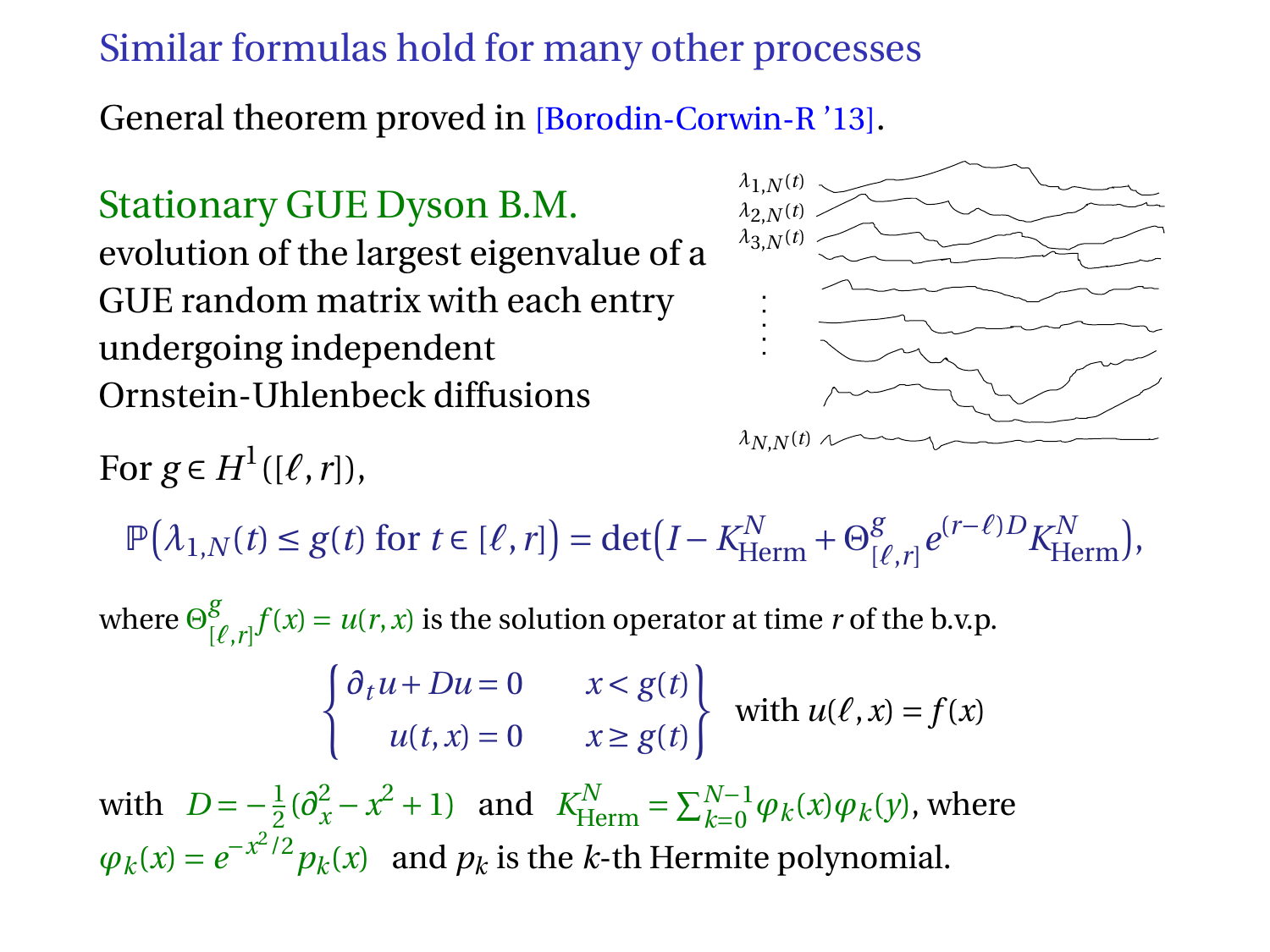# Back to the  $Airy<sub>2</sub>$  process

Question: Can we get a formula for  $\mathbb{P}(\mathcal{A}_2(t) \leq g(t) + t^2 \ \forall \ t \in \mathbb{R})$ ? We have

 $\mathbb{P}(\mathcal{A}_2(t) \leq g(t) + t^2$  for  $t \in [-L, L]$  = det(*I* − *K*<sub>Ai</sub> +  $e^{LH} K$ <sub>Ai</sub>  $\Theta_L^g$  $L^{g}e^{LH}K_{\mathrm{Ai}}),$ 

Using Feynman-Kac to find Θ *g L* yields

$$
\Theta_{L}^{g}(x_1, x_2) = e^{\frac{2}{3}L^3 - (x_1 + x_2)L} p(2L, x_1 - x_2)
$$
  
 
$$
\times \mathbb{P}_{-L, x_1 - L^2; L, x_2 - L^2} (B(t) \le g(t) \text{ on } [-L, L]).
$$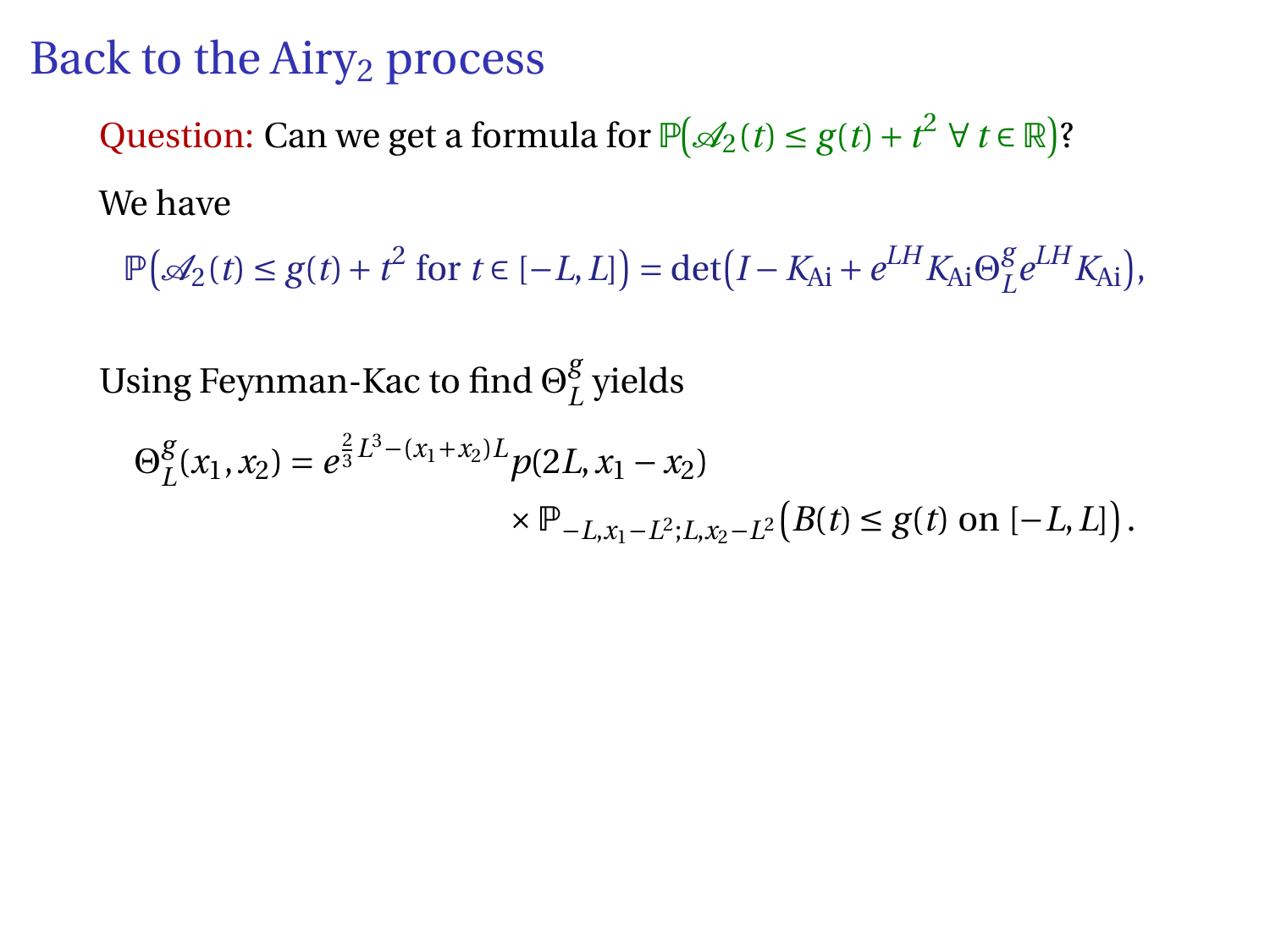## Back to the Airy<sub>2</sub> process

Question: Can we get a formula for  $\mathbb{P}(\mathcal{A}_2(t) \leq g(t) + t^2 \ \forall \ t \in \mathbb{R})$ ? We have

 $\mathbb{P}(\mathcal{A}_2(t) \leq g(t) + t^2$  for  $t \in [-L, L]$  = det(*I* − *K*<sub>Ai</sub> +  $e^{LH} K$ <sub>Ai</sub>  $\Theta_L^g$  $L^{g}e^{LH}K_{\mathrm{Ai}}),$ 

Using Feynman-Kac to find Θ *g L* yields

$$
\Theta_{L}^{g}(x_1, x_2) = e^{\frac{2}{3}L^3 - (x_1 + x_2)L} p(2L, x_1 - x_2)
$$
  
 
$$
\times \mathbb{P}_{-L, x_1 - L^2; L, x_2 - L^2} (B(t) \le g(t) \text{ on } [-L, L]).
$$

Then one proves that

with

$$
e^{-\ell_1 H} K_{Ai} \Theta_L^g e^{\ell_2 H} K_{Ai}(x_1, x_2) = K_{Ai} e^{\ell_1 \Delta} \widetilde{\Theta}_L^g e^{-\ell_2 \Delta} K_{Ai}
$$
  
(this makes sense because  $K_{Ai} = B_0 P_0 B_0$  and  $e^{-s\Delta} B_0$  is ok)

$$
\begin{aligned} \widetilde{\Theta}_L^g(x_1, x_2) &= p(2L, x_1 - x_2) \mathbb{P}_{-L, x_1; L, x_2} \big( B(t) \le g(t) \text{ on } [-L, L] \big) \\ &= \mathbb{P}_{-L, x_1} \big( B(t) \le g(t) \text{ on } [-L, L], \ B(L) \in dx_2 \big) \, / \, dx_2. \end{aligned}
$$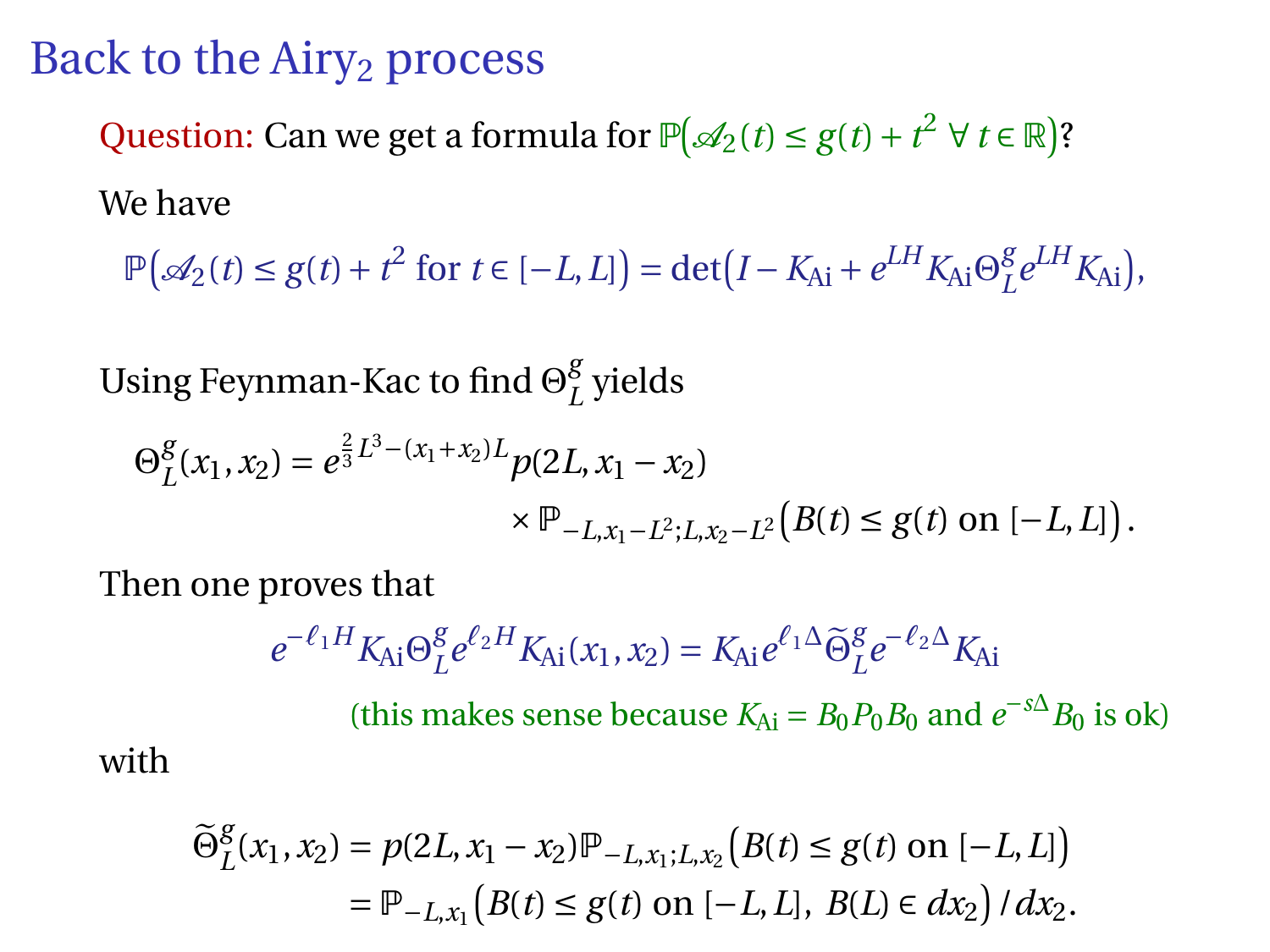

$$
\widetilde{\Theta}_{L}^{g}(x_{1}, x_{2}) = \int_{-\infty}^{g(0)} \mathbb{P}_{-L, x_{1}; L, x_{2}}(B(0) \in dy) \mathbb{P}_{-L, x_{1}; 0, y}(B(t) < g(t) \text{ on } [-L, 0]) \times \mathbb{P}_{0, y; L, x_{2}}(B(t) < g(t) \text{ on } [0, L]).
$$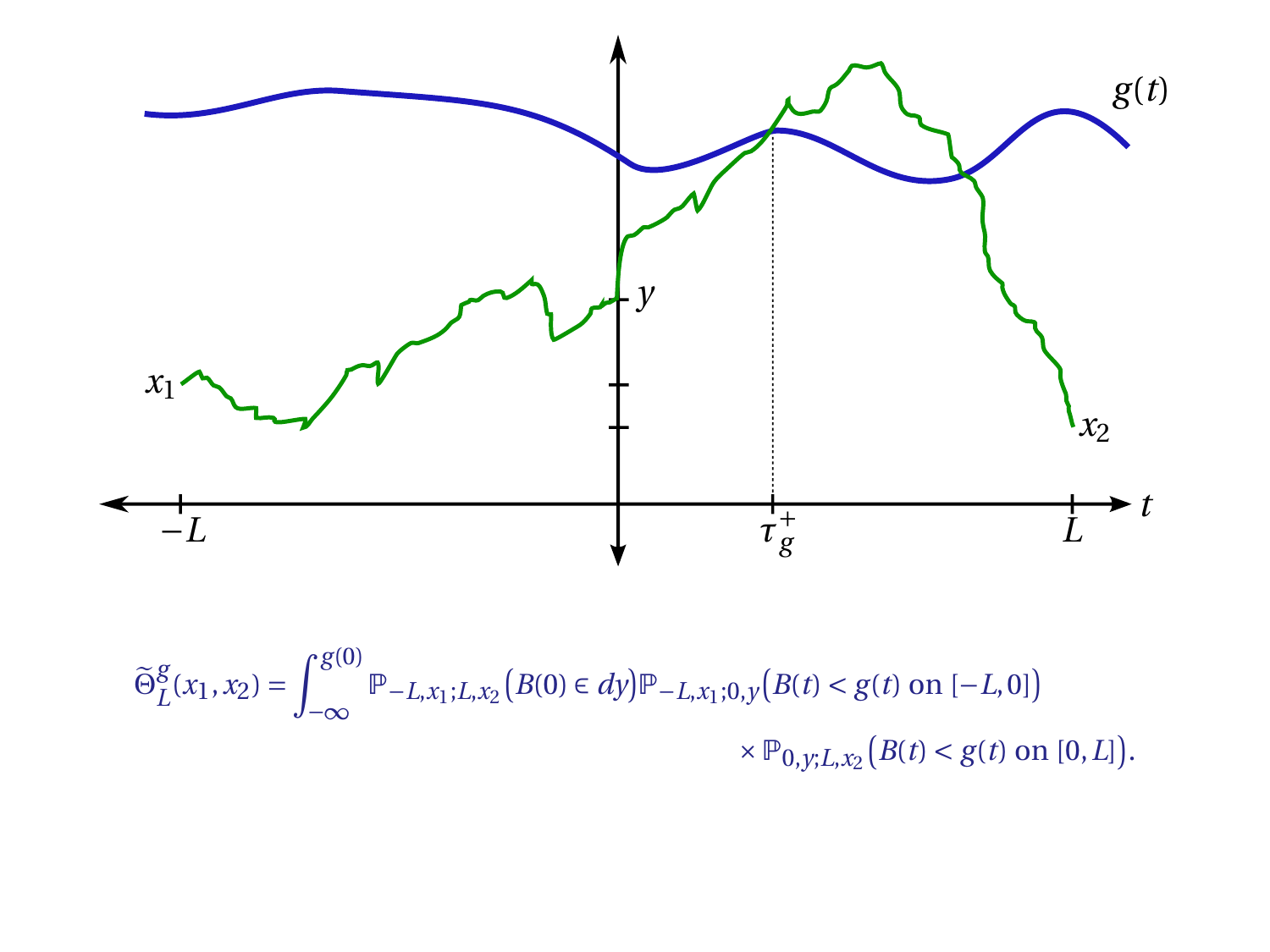

$$
\widetilde{\Theta}_{L}^{g}(x_{1}, x_{2}) = \int_{-\infty}^{g(0)} dy \Big( p(L, x_{1} - y) - \int_{0}^{L} dt_{1} \, \mathbb{P}_{y}(\tau_{g}^{-} \in dt_{1}) \, p(L - t_{1}, x_{1} - g(-t_{1})) \Big) \times \Big( p(L, x_{2} - y) - \int_{0}^{L} dt_{2} \, \mathbb{P}_{y}(\tau_{g}^{+} \in dt_{2}) \, p(L - t_{2}, x_{2} - g(t_{2})) \Big).
$$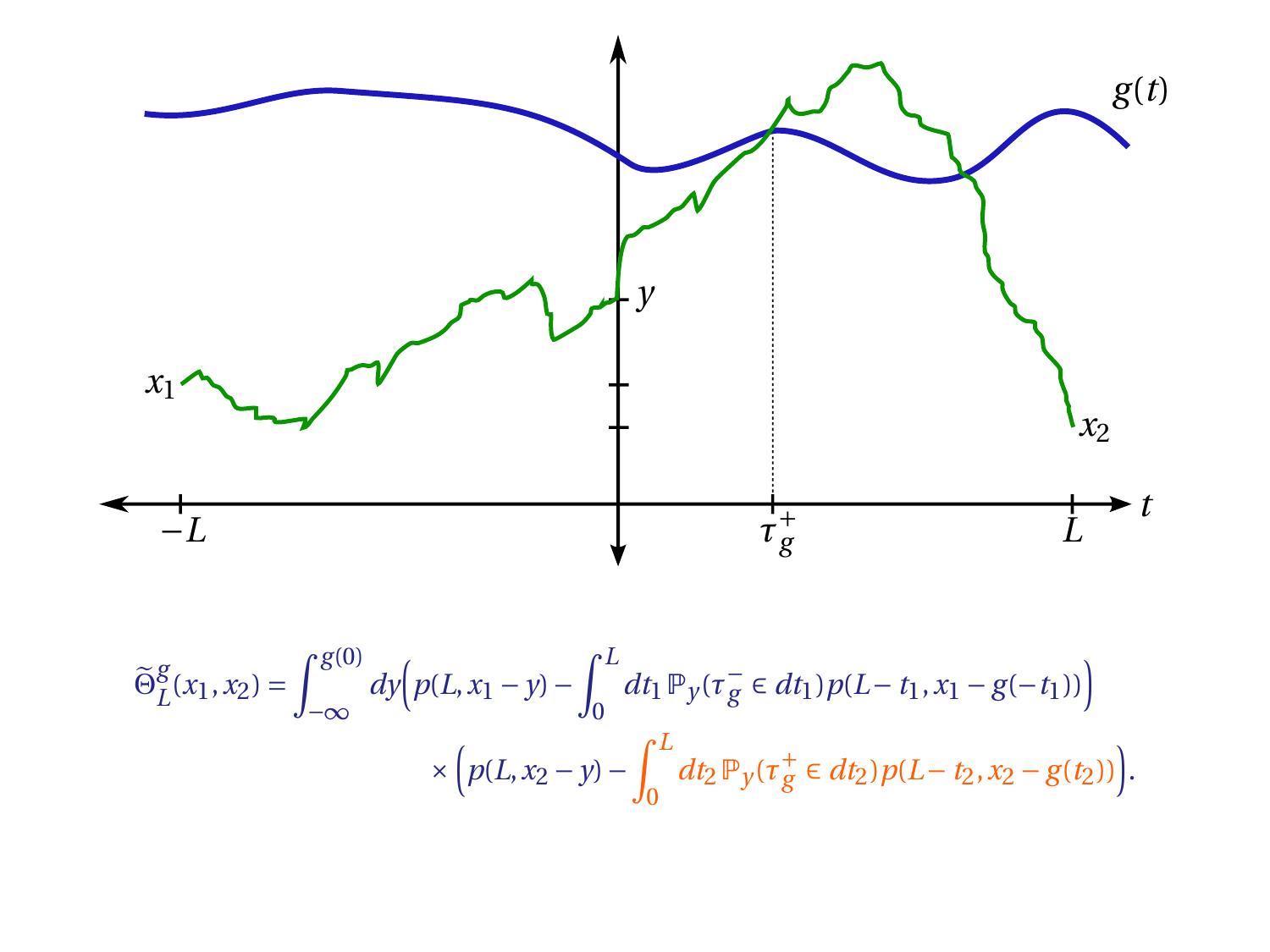

$$
e^{-L\Delta} \widetilde{\Theta}_L^g e^{-L\Delta}(x_1, x_2) = \int_{-\infty}^{g(0)} dy \Big( \delta_{x_1 - y} - \int_0^L dt_1 \, \mathbb{P}_y(\tau_g^- \in dt_1) \, e^{-t_1 \Delta}(g(-t_1), x_1)) \Big) \\ \times \Big( \delta_{x_2 - y} - \int_0^L dt_2 \, \mathbb{P}_y(\tau_g^+ \in dt_2) \, e^{-t_2 \Delta}(g(t_2), x_2) \Big).
$$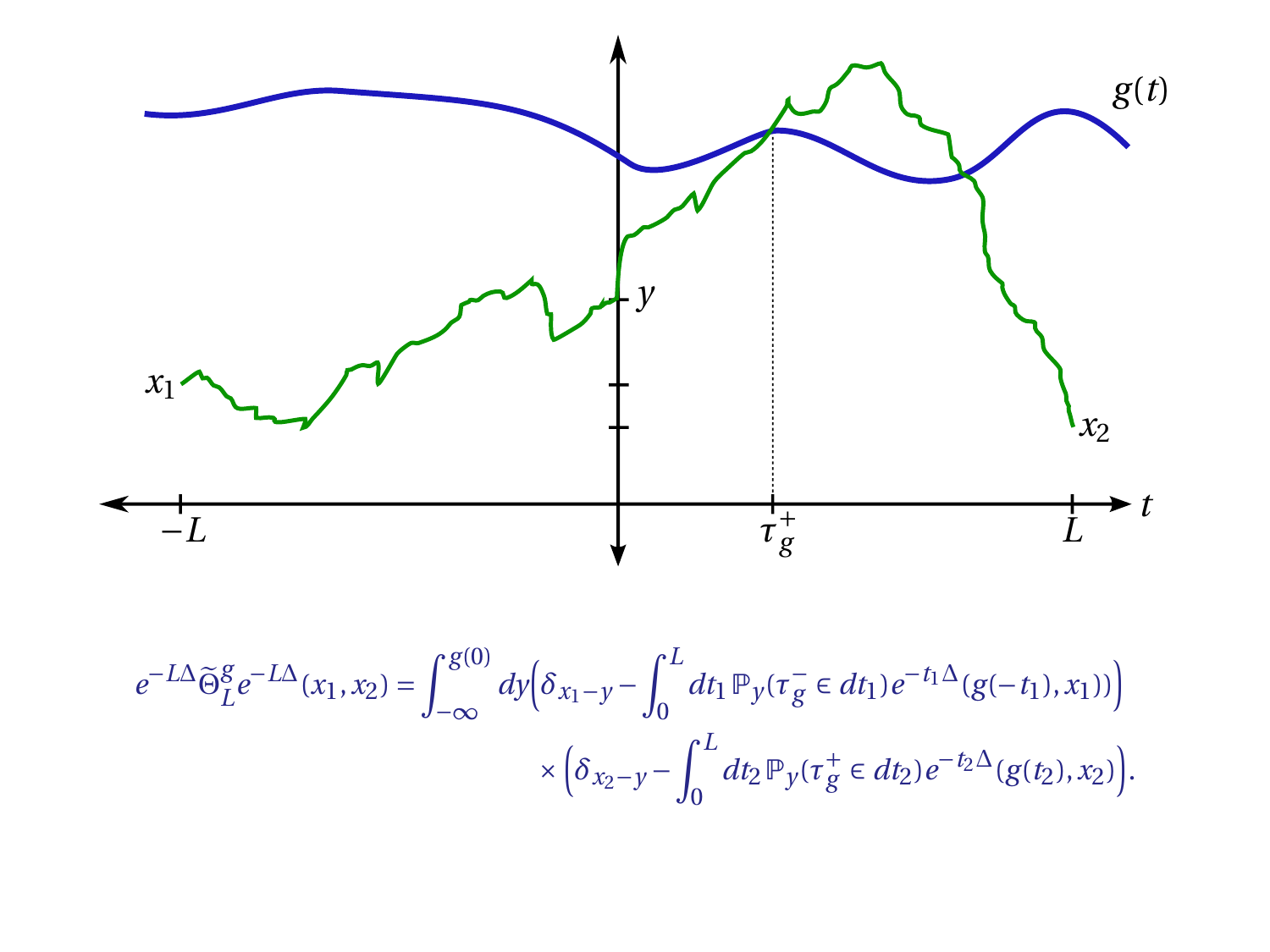*For g*  $\in$  *H*<sub>loc</sub>( $\mathbb{R}$ ) *such that g*(*t*)  $\ge$  *c* −  $\gamma$ *t*<sup>2</sup> *for some c*  $\in$   $\mathbb{R}$ *,*  $\gamma$   $\in$  (0,3/4)*,* 

$$
K_{Ai} - K_{Ai}e^{-L\Delta}\widetilde{\Theta}_{L}^{g}e^{-L\Delta}K_{Ai} \xrightarrow[L \to \infty]{} K_{Ai} - K_{Ai}\Omega_{\infty}^{g}K_{Ai}
$$

*in trace class norm, where*

$$
\Omega_{\infty}^{g}(x_1, x_2) = \int_{-\infty}^{g(0)} dy \left[ \delta_{x_1 - y} - \int_{0}^{\infty} dt_1 \, \mathbb{P}_y(\tau_g^- \in dt_1) e^{-t_1 \Delta} (g(-t_1), x_1) \right] \times \left[ \delta_{x_2 - y} - \int_{0}^{\infty} dt_2 \, \mathbb{P}_y(\tau_g^+ \in dt_2) e^{-t_2 \Delta} (g(t_2), x_2) \right].
$$

As a consequence, for such *g* we have

 $\mathbb{P}(\mathcal{A}_2(t) \leq g(t) + t^2 \ \forall \ t \in \mathbb{R}) = \det(I - K_{Ai} + K_{Ai}\Omega_{\infty}^g K_{Ai}).$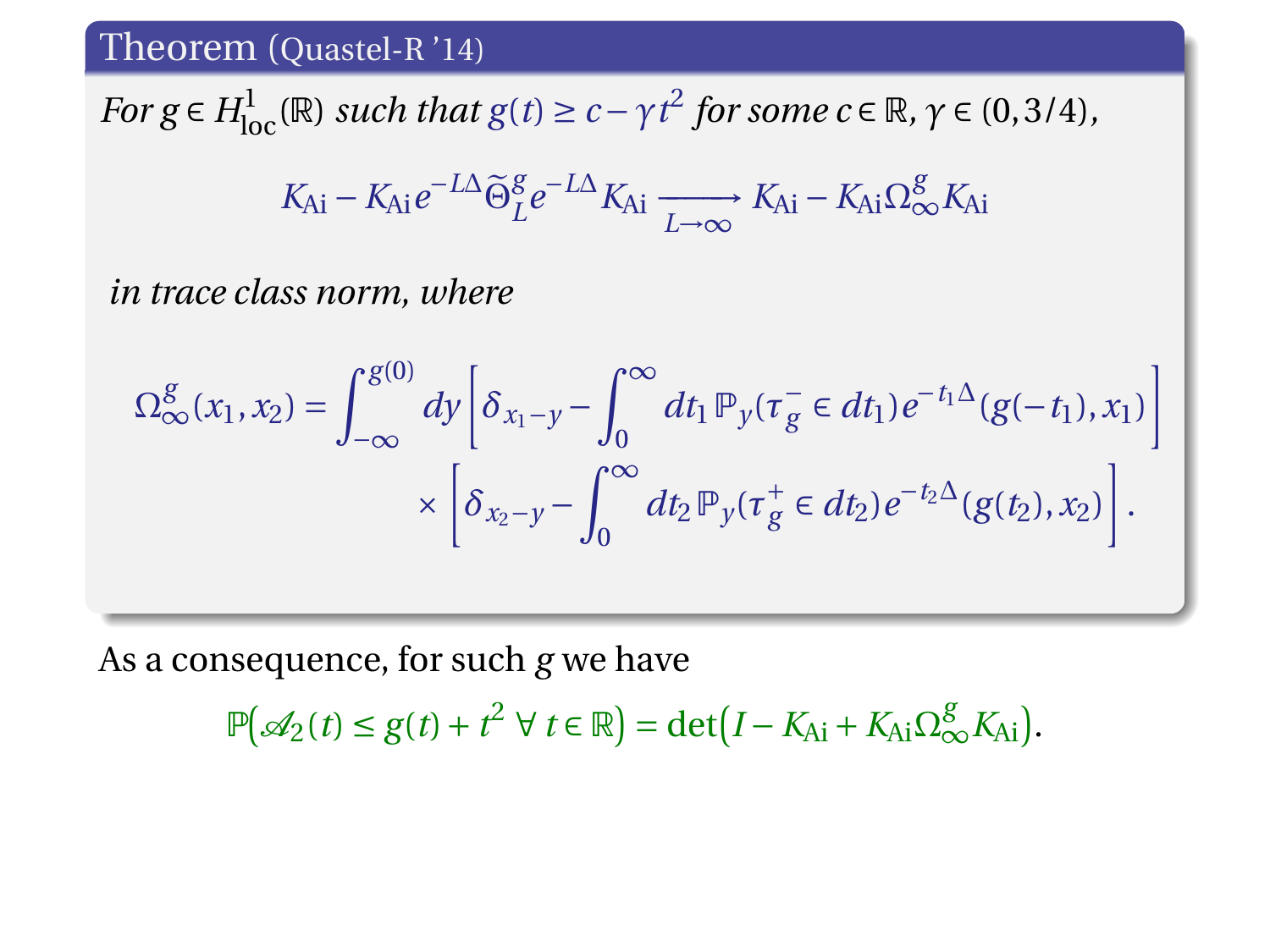*For g*  $\in$  *H*<sub>loc</sub>( $\mathbb{R}$ ) *such that g*(*t*)  $\ge$  *c* −  $\gamma$ *t*<sup>2</sup> *for some c*  $\in$   $\mathbb{R}$ *,*  $\gamma$   $\in$  (0,3/4)*,* 

$$
K_{Ai} - K_{Ai}e^{-L\Delta}\widetilde{\Theta}_{L}^{g}e^{-L\Delta}K_{Ai} \xrightarrow[L \to \infty]{} K_{Ai} - K_{Ai}\Omega_{\infty}^{g}K_{Ai}
$$

*in trace class norm, where*

$$
\Omega_{\infty}^{g}(x_1, x_2) = \int_{-\infty}^{g(0)} dy \left[ \delta_{x_1 - y} - \int_{0}^{\infty} dt_1 \, \mathbb{P}_y(\tau_g^- \in dt_1) e^{-t_1 \Delta} (g(-t_1), x_1) \right] \times \left[ \delta_{x_2 - y} - \int_{0}^{\infty} dt_2 \, \mathbb{P}_y(\tau_g^+ \in dt_2) e^{-t_2 \Delta} (g(t_2), x_2) \right].
$$

As a consequence, for such *g* we have

$$
\mathbb{P}(\mathscr{A}_2(t) \le g(t) + t^2 + m \,\forall \, t \in \mathbb{R}) = \det \Big( I - K_{\mathrm{Ai}} + K_{\mathrm{Ai}} \Omega_{\infty}^{g+m} K_{\mathrm{Ai}} \Big).
$$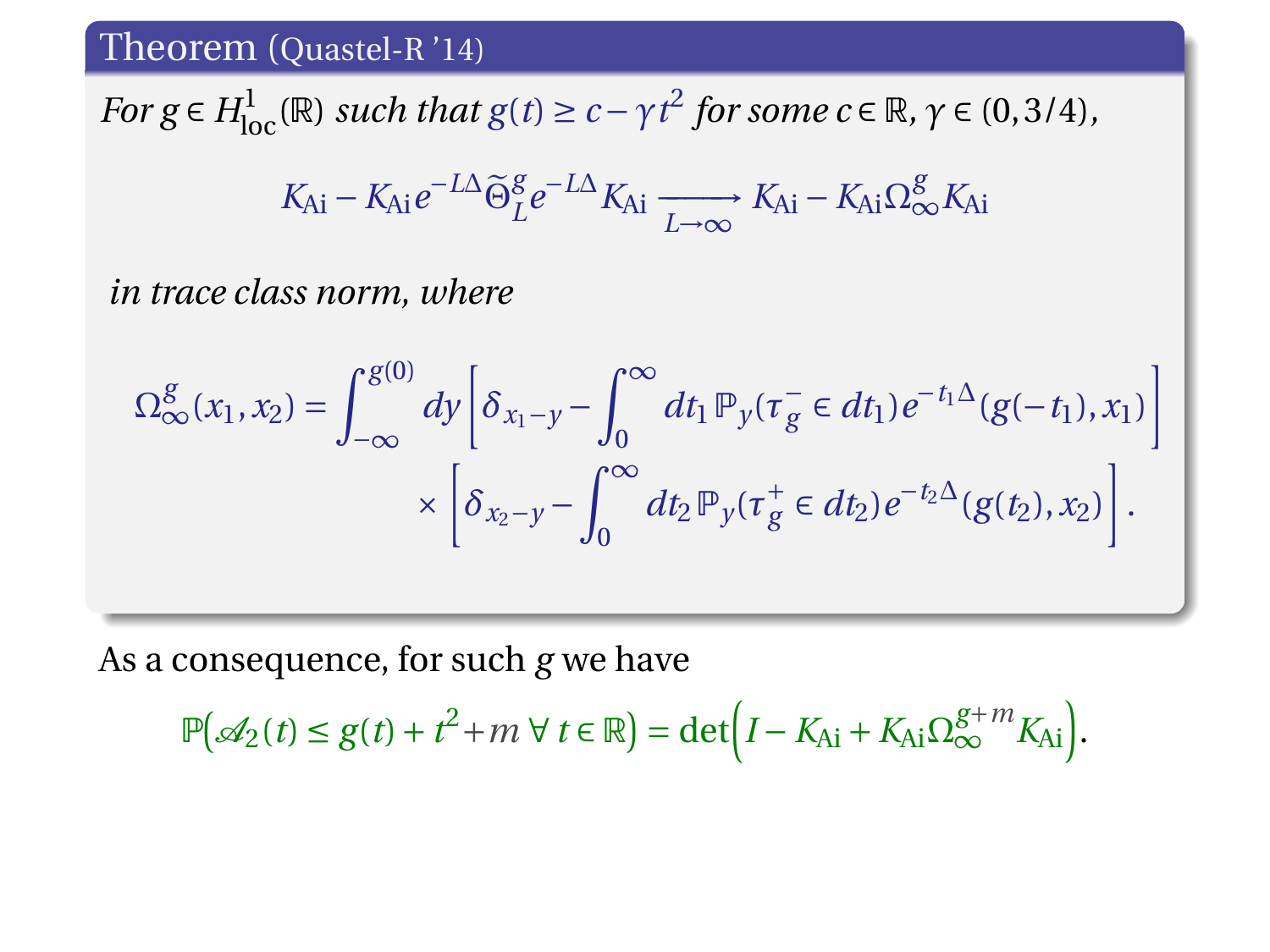*For g*  $\in$  *H*<sub>loc</sub>( $\mathbb{R}$ ) *such that g*(*t*)  $\ge$  *c* −  $\gamma$ *t*<sup>2</sup> *for some c*  $\in$   $\mathbb{R}$ *,*  $\gamma$   $\in$  (0,3/4)*,* 

$$
K_{Ai} - K_{Ai}e^{-L\Delta}\widetilde{\Theta}_{L}^{g}e^{-L\Delta}K_{Ai} \xrightarrow[L \to \infty]{} K_{Ai} - K_{Ai}\Omega_{\infty}^{g}K_{Ai}
$$

*in trace class norm, where*

$$
\Omega_{\infty}^{g}(x_1, x_2) = \int_{-\infty}^{g(0)} dy \left[ \delta_{x_1 - y} - \int_{0}^{\infty} dt_1 \mathbb{P}_y(\tau_g^{-} \in dt_1) e^{-t_1 \Delta} (g(-t_1), x_1) \right] \times \left[ \delta_{x_2 - y} - \int_{0}^{\infty} dt_2 \mathbb{P}_y(\tau_g^{+} \in dt_2) e^{-t_2 \Delta} (g(t_2), x_2) \right].
$$

As a consequence, for such *g* we have

$$
\mathbb{P}(\mathcal{A}_2(t) \le g(t) + t^2 + m \,\forall \, t \in \mathbb{R}) = \det \left(I - K_{\mathrm{Ai}} + K_{\mathrm{Ai}} \Omega_{\infty}^{g+m} K_{\mathrm{Ai}}\right).
$$

Example 1: If  $g(0) = 0$ ,  $g(t) = \infty$  for  $t \neq 0$ , then  $\Omega_{\infty}^{g+m} = \overline{P}_m$  so that  $\det(I - K_{\text{Ai}} + K_{\text{Ai}}\Omega_{\infty}^{g+m}K_{\text{Ai}}) = \det(I - K_{\text{Ai}}P_mK_{\text{Ai}}) = F_{\text{GUE}}(m).$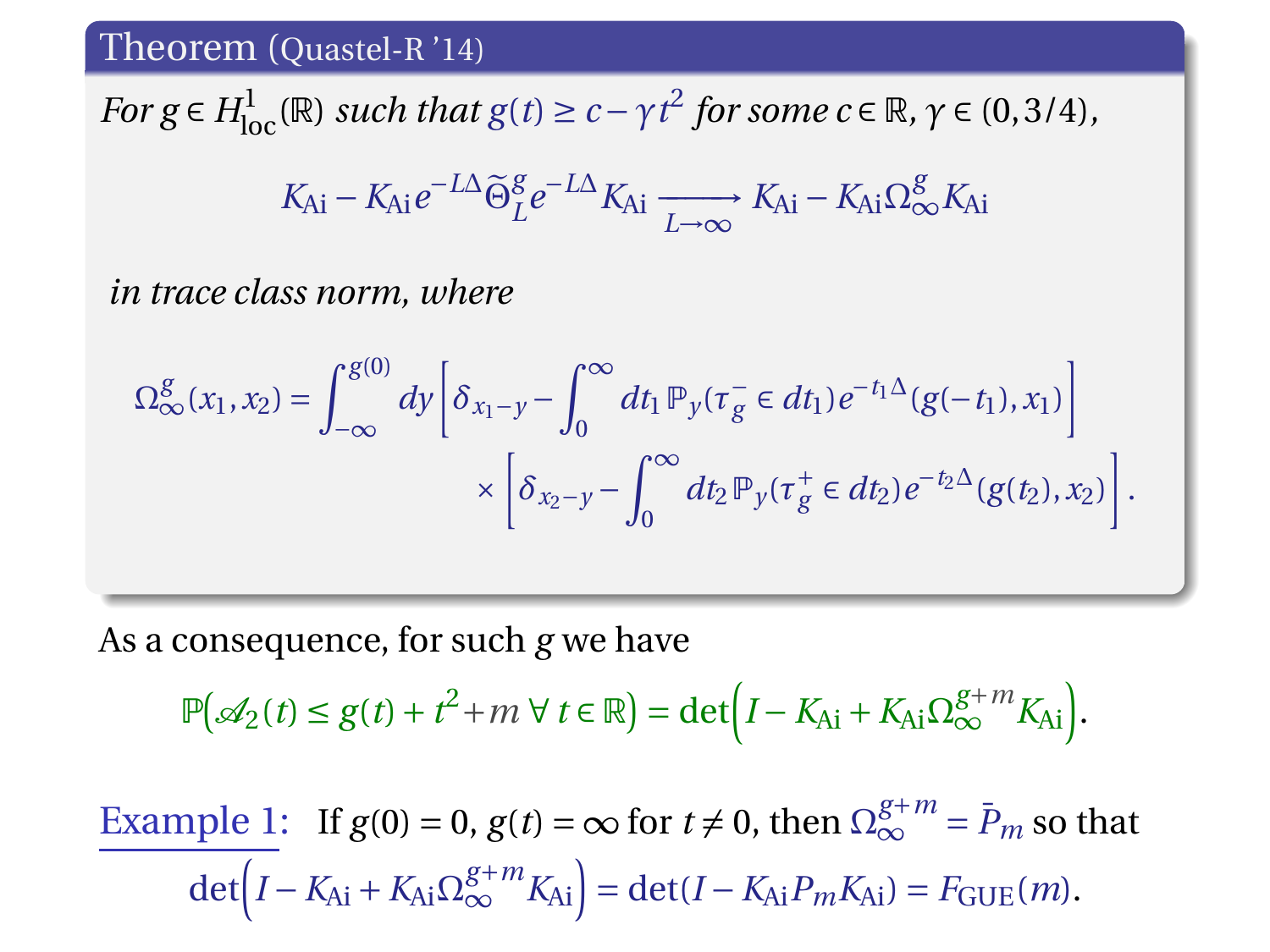*For g*  $\in$  *H*<sub>loc</sub>( $\mathbb{R}$ ) *such that g*(*t*)  $\ge$  *c* −  $\gamma$ *t*<sup>2</sup> *for some c*  $\in$   $\mathbb{R}$ *,*  $\gamma$   $\in$  (0,3/4)*,* 

$$
K_{Ai} - K_{Ai}e^{-L\Delta}\widetilde{\Theta}_{L}^{g}e^{-L\Delta}K_{Ai} \xrightarrow[L \to \infty]{} K_{Ai} - K_{Ai}\Omega_{\infty}^{g}K_{Ai}
$$

*in trace class norm, where*

$$
\Omega_{\infty}^{g}(x_1, x_2) = \int_{-\infty}^{g(0)} dy \left[ \delta_{x_1 - y} - \int_{0}^{\infty} dt_1 \mathbb{P}_y(\tau_g^{-} \in dt_1) e^{-t_1 \Delta} (g(-t_1), x_1) \right] \times \left[ \delta_{x_2 - y} - \int_{0}^{\infty} dt_2 \mathbb{P}_y(\tau_g^{+} \in dt_2) e^{-t_2 \Delta} (g(t_2), x_2) \right].
$$

As a consequence, for such *g* we have

$$
\mathbb{P}(\mathcal{A}_2(t) \le g(t) + t^2 + m \,\forall \, t \in \mathbb{R}) = \det \left(I - K_{\mathrm{Ai}} + K_{\mathrm{Ai}} \Omega_{\infty}^{g+m} K_{\mathrm{Ai}}\right).
$$

Example 2: If  $g \equiv 0$ , then  $\Omega_{\infty}^{g+m} f(x) = f(x) - f(2m - x)$  so that  $\det(I - K_{\text{Ai}} + K_{\text{Ai}}\Omega_{\infty}^{g+m}K_{\text{Ai}}) = \det(I - K_{\text{Ai}}(I - \rho_m)K_{\text{Ai}}) = F_{\text{GOE}}(4^{1/3}m).$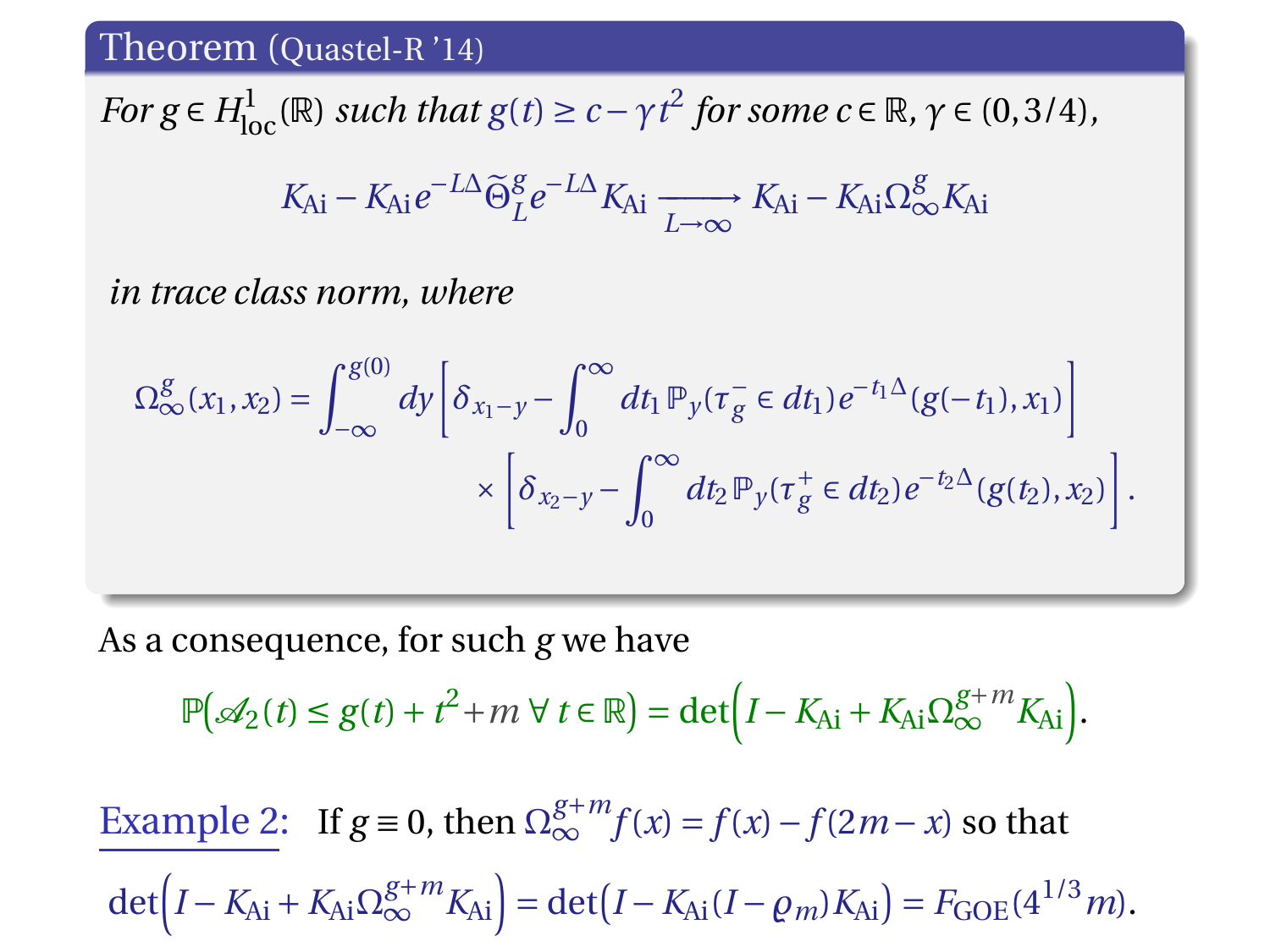Example 3: square-root boundary,

$$
g(t) = b_1 \sqrt{-t} \mathbf{1}_{t<0} + b_2 \sqrt{t} \mathbf{1}_{t\geq 0}.
$$

Here  $\mathbb{P}_y(\tau_g^+ \in dt)$  is explicit: for  $g(t) = b$  $\bar{t}$  (*t*  $\geq$  0), this measure has density

$$
\rho_{y,b}(t)=\sum_{n=1}^{\infty}\frac{2^{\nu_n(b)+1}(2t)^{\nu_n(b)-1}(y^2/2)^{-\nu_n(b)}}{\partial_{\nu}\Psi(\nu_n(b),\frac{1}{2},\frac{b^2}{4})},
$$

with Ψ the Tricomi confluent hypergeometric function

$$
\Psi(\frac{p}{2}, \frac{1}{2}, \frac{z^2}{2}) = \frac{\sqrt{\pi}}{\Gamma((1+p)/2)} {}_1F_1(\frac{p}{2}, \frac{1}{2}, \frac{z^2}{2}) - \frac{\sqrt{2\pi}}{\Gamma(p/2)} {}_1F_1(\frac{1+p}{2}, \frac{3}{2}, \frac{z^2}{2})
$$
  
and  $(v_n(b))_{n\geq 0}$  the negative zeros of  $\Psi(v, \frac{1}{2}, \frac{b^2}{4})$ .